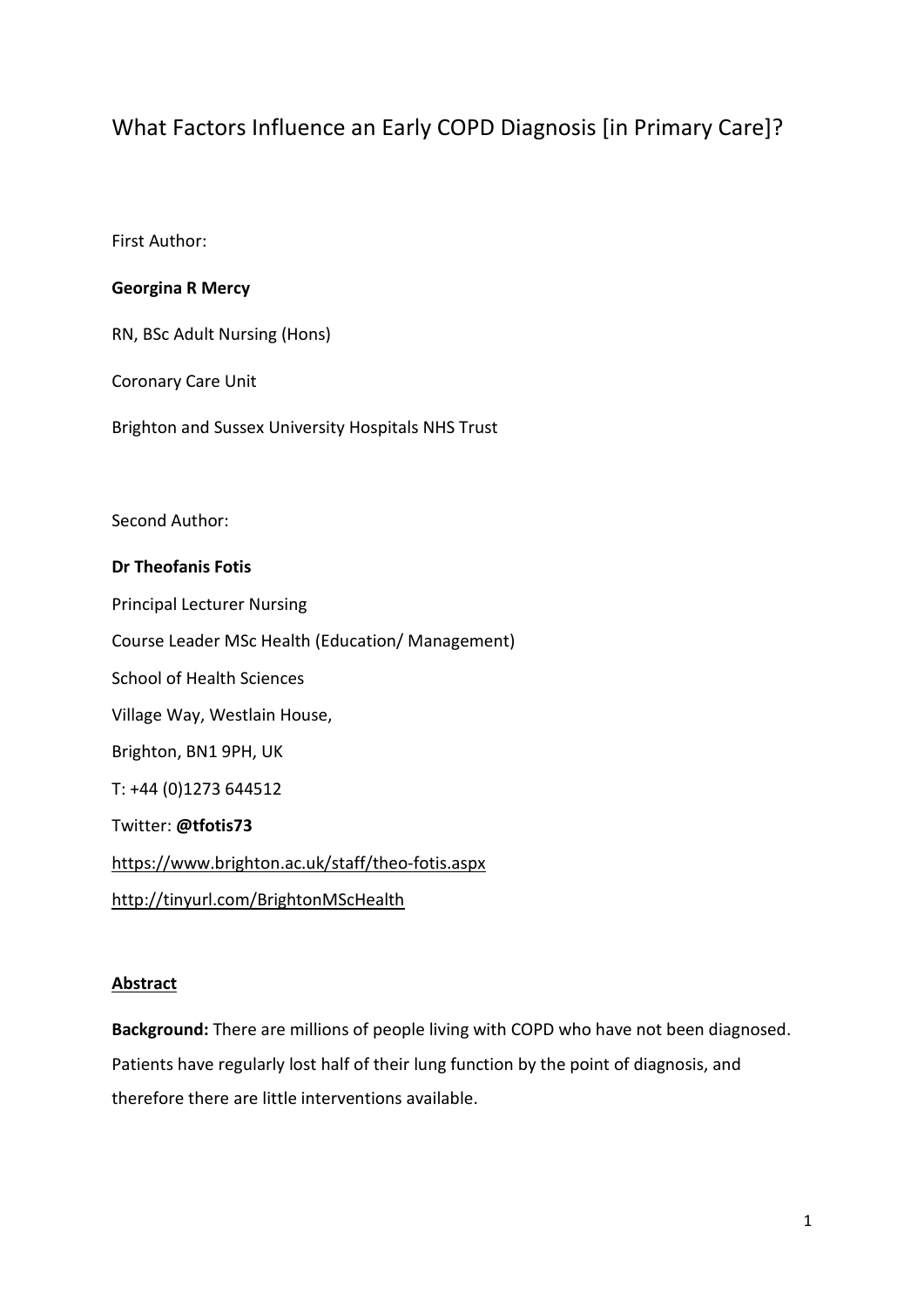**Aim:** The aim of this systematic literature review, was to identify factors influencing lateand under-diagnosis of COPD within primary care. This includes considering the current methods of COPD screening, and whether an early-screening would benefit diagnostic rates.

**Methods:** A comprehensive, systematic literature search was undertaken using the following databases: BNI, CINAHL, Medline, NHS Evidence, PubMed, ScienceDirect, Wiley Online. Following this, a critical review of literature was performed on ten relevant articles. A thematic analysis followed.

**Results:** There is a significant lack of up-to-date research on COPD screening and early detection. Generalised screening versus case-finding may be a method of identifying the undiagnosed population, however, evidence needs to improve. There is a lack of COPD education in healthcare and wider society. COPD amongst women is on the rise, yet they are less likely to be identified for COPD.

**Conclusion:** The responsibility of increased diagnoses does not only lie with nurses, but with organisations. There is a necessity for up-to-date guidance and research to be provided. Screening is likely to be the future preferred method for identifying those undiagnosed, but research needs to identify the benefits of screening versus case-finding.

**Relevance:** The findings can be applied to primary care nursing, to combat COPD underdiagnoses.

## Key Points

- Early detection of COPD reduces mortality rates, and improves quality of life
- Early detection can be achieved through generalised screening, but research needs to be undertaken to compare generalised screening with case-finding approaches
- Education and nurse training must improve
- Microspirometry must only be used as a precursor tool, and spirometry for diagnosis
- Women are the at-risk population
- There is a call for updated clinical guidelines regarding COPD screening

#### **MeSH** Key Words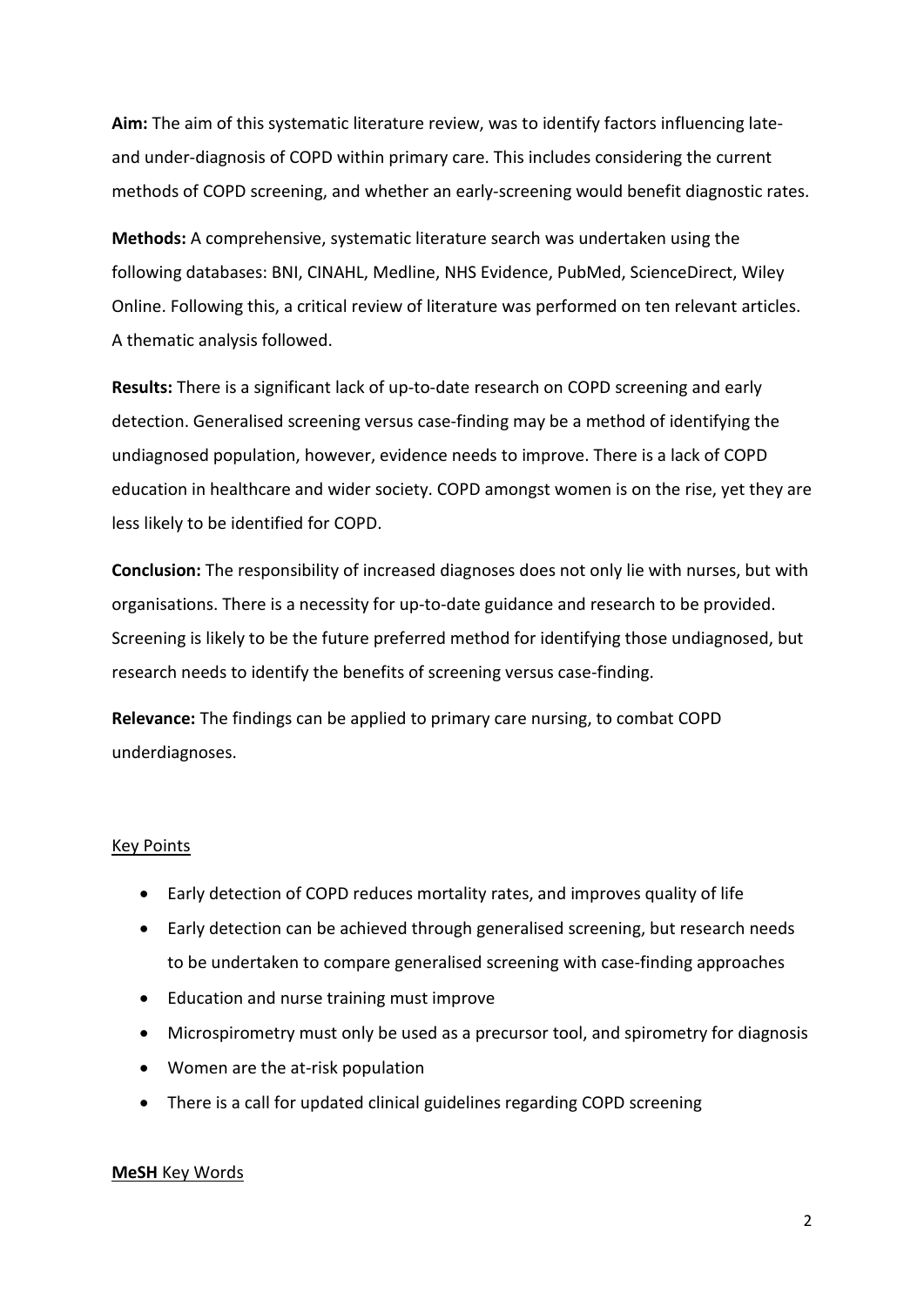Early Diagnosis Diagnosis Primary Health Care Pulmonary Disease, Chronic Obstructive

#### Introduction

Chronic Obstructive Pulmonary Disease is commonly late, and/or under-diagnosed, particularly in the five years preceding diagnosis (NICE, 2016; Jones et al, 2014). COPD progression rates can be reduced and symptoms can be improved by early detection, as there are more management options available. Furthermore, early detection improves mortality and morbidity rates (Csikesz and Gartman, 2014), and improves patient outcomes (Garvey, 2016). In addition, patients can maintain a considerable quality of life for longer (National Institute for Health and Care Excellence (NICE), 2016). The interventions available for mild COPD following early diagnosis would save the NHS £1 billion over ten years (Department of Health (DoH), 2010). COPD screening using questionnaires and diagnostic spirometry, is achievable in primary care, and costs are deemed manageable (Dirven et al, 2013). In addition, the cost of treatment for COPD further down the line is significantly greater. A study showed that COPD diagnosis two years earlier would have saved SEK 15 billion (≈£1.37 billion) in healthcare costs for 600,000 patients (Larsson et al, 2016). Despite this, COPD is regularly underdiagnosed. Nurses play a pivotal role in the influence of the disease through early detection, accurate diagnosis, monitoring the disease progression, evidence-based treatment, and even prevention (Garvey, 2016).

#### Background

Chronic Obstructive Pulmonary Disease (COPD) is an incurable long-term condition (Department of Health (DoH), 2015). NICE (2011) suggests screening those aged 35 years and above, who are (ex)smokers, and have a chronic cough. This is known as case-finding, as it selects patients only who have certain symptoms and risk factors. However, patients are commonly missed using this method, as patients may be symptomless with mild-moderate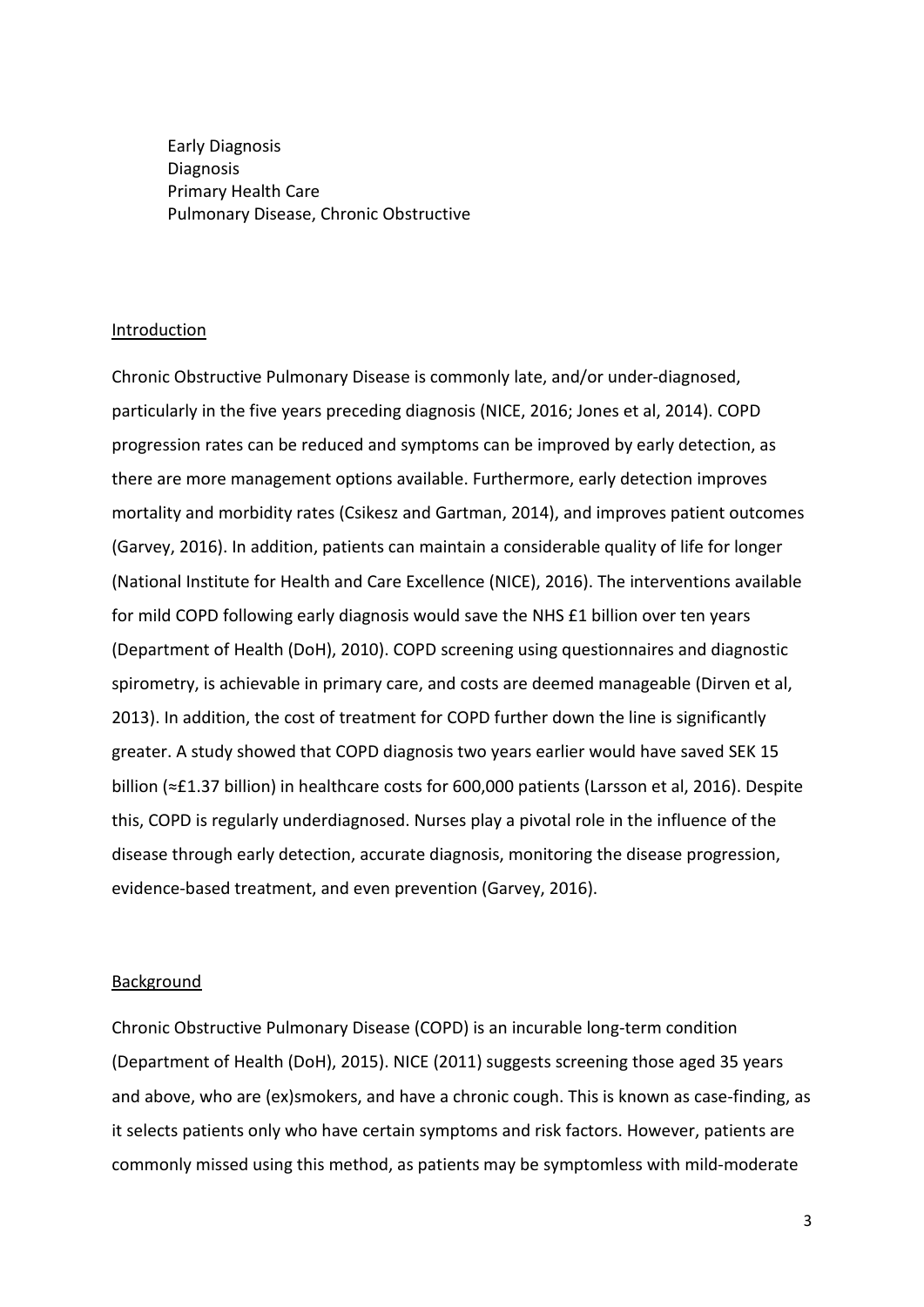COPD (Kathirvel Senthilnathan et al, 2016). It is imperative to consider early detection as later down the line, patients have a reduced access to treatments, and smoking cessation makes considerably less of an impact upon lung function decline; this is likely due to the speed of lung decline following a sigmoid pattern through GOLD stages II and III before reaching advanced stages (Csikesz and Gartman, 2014).

Within the field of respiratory medicine, there remains controversy regarding the population that should be screened for COPD (GOLD, 2017). Some argue that the screening of asymptomatic patients shows no benefit (Siu et al, 2016), particularly in those not exposed to risk factors (GOLD, 2017). These contend only screening symptomatic smokers or those exposed to risk factors (López Varela, 2016). On the other hand, other studies support screening asymptomatic smokers (Barthwal and Singh, 2014), or the general population (Nelson et al, 2012). Therefore, questions arise regarding screening itself. The current practice is active case-finding, not screening (GOLD, 2017), as case-finding in primary care is a practicable option in terms of resources, for early COPD detection (López Varela, 2016). But is this method responsible for the missing millions?

#### Aims

The aim of this systematic literature review, is to identify why COPD is late- and underdiagnosed within primary care. This includes, comparing the benefits of case-finding versus general screening for COPD, and to ascertain if the two methods affect rates of COPD diagnosis. In addition, the role of the nurse in early COPD diagnosis in primary care will be considered.

#### Methodology

Studies pertaining to COPD screening in primary care were sought. The following databases were used: BNI, CINAHL, Medline, NHS Evidence, PubMed, ScienceDirect, Wiley Online. The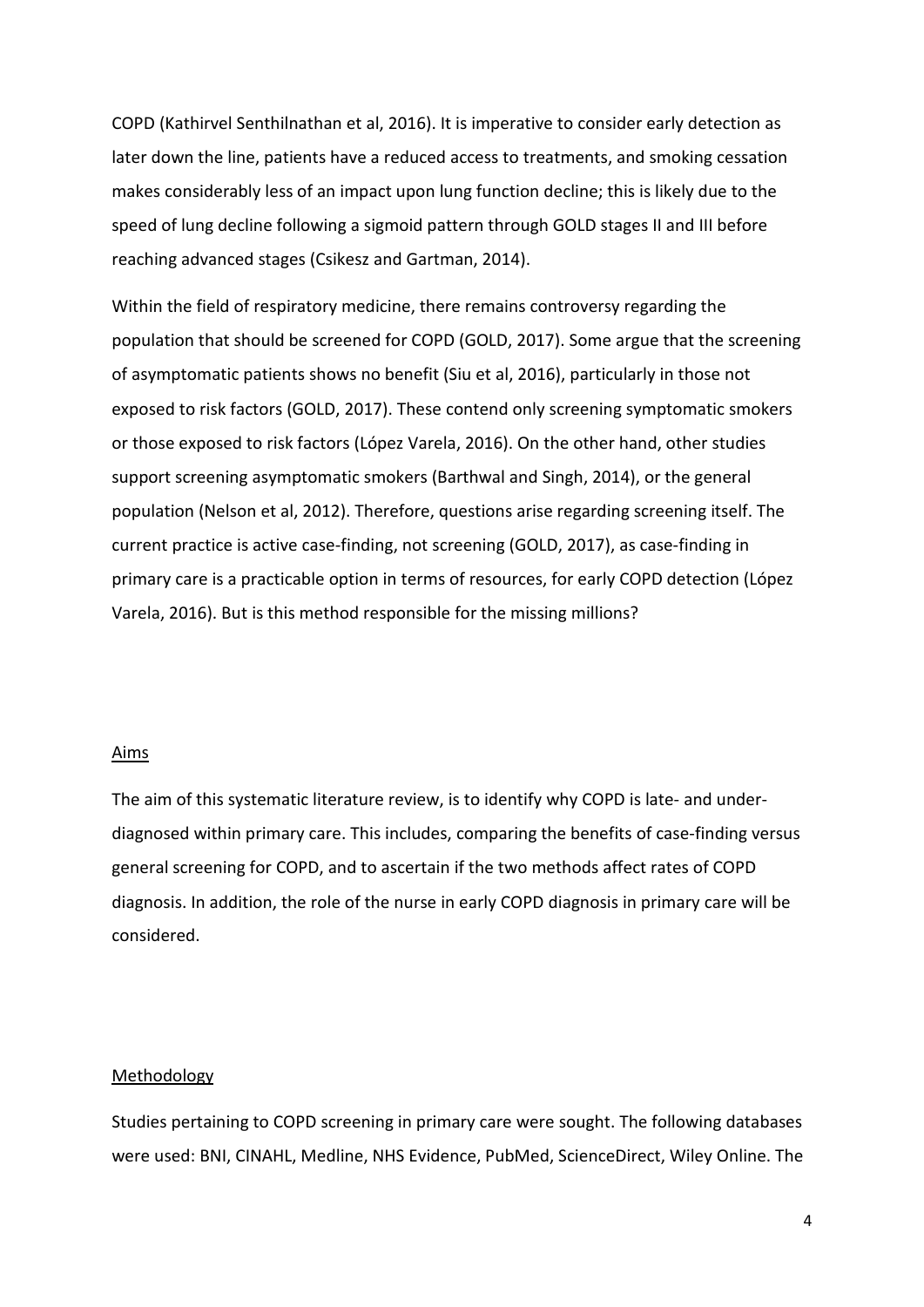search was undertaken using keywords and Boolean expressions (Smith and Noble, 2015). Derivatives of the following search terms were used: "chronic obstructive pulmonary disease"; "screen\*"; "nurs\*".

Inclusion Criteria: Articles published within the past five years; free to access; peer-reviewed journal articles; published within the past five years; written in English; similar healthcare system to the UK; primary source. Results were further limited by hand-searching, omitting any articles less relevant to the topic. Following this, the most pertinent articles were selected, and the reference lists were investigated; selecting any applicable articles that met the inclusion criteria. This is known as snowball sampling: the selection of participants from earlier participants (Polit and Beck, 2017). A total of ten articles were selected. Following this, a systematic review of literature was undertaken. Caldwell et al's (2011) critiquing framework was employed for all quantitative and qualitative articles. For mixed methods studies, MacInnes's (2009) framework was utilised. Following this, the studies underwent a thematic analysis using a meta-matrix, to enable themes and patterns across the study to be identified (Polit and Beck, 2017).

## **Results**

#### The Influence of Gender upon Diagnosis

Chronic Obstructive Pulmonary Disease among women is on the rise (Csikesz and Gartman, 2014; Aryal, Diaz and Mannino, 2014), and has now equalised between the genders (GOLD, 2017 cite Landis et al, 2014; Wisnivesky et al, 2014). This is likely due to the increased prevalence of smoking among women (GOLD, 2017; Office for National Statistics, 2017; Delgado et al, 2016; Forey et al, 2011; Schirnhofer et al, 2007), or exposure to other risk factors, such as indoor pollution (GOLD, 2017; Schirnhofer et al, 2007). Other explanations could be women working in customarily male roles (Aryal, Diaz and Mannino, 2014), or due to physiological susceptibilities, such as increased airway hyperresponsiveness (GOLD, 2017 cite Foreman et al, 2011; Blair and Evelo, 2013) and faster lung decline (Blair and Evelo, 2013 cite Verhage et al, 2011).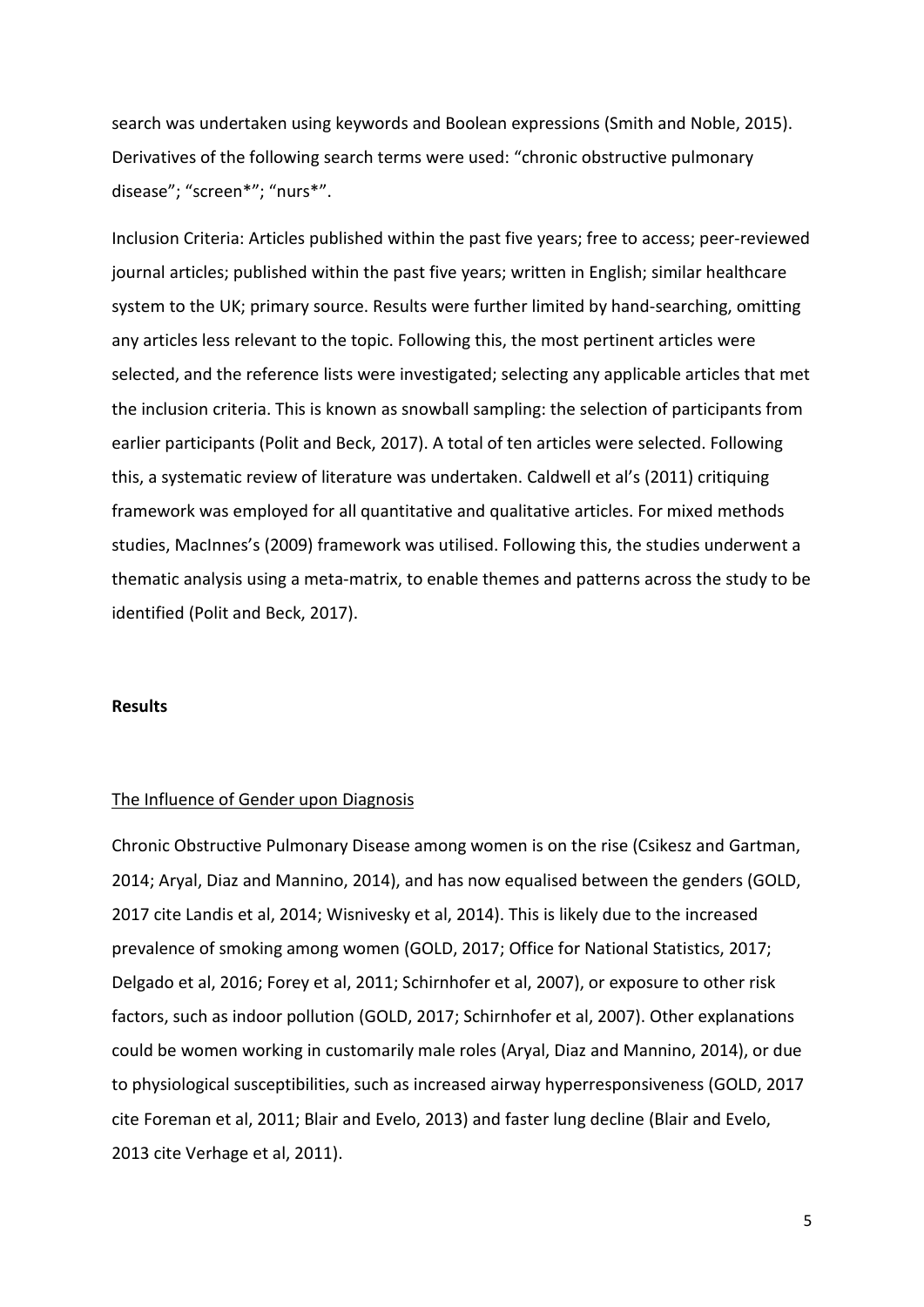Other evidence suggests that rising rates of COPD in women are likely to be a result of women's greater incline to seek medical advice (Malmusi et al, 2014) and to partake in screening (Kotaki et al, 2017; Delgado et al, 2016; Weiss et al, 2014 Estes et al, 2014)Menezes et al, 2005). Traditional gender roles saw men as the 'stronger' character. A study has showed that these stereotypes exist today in healthcare, with men more likely to be in denial about their diagnosis (p<0.01) due their assigned 'strong' gender role (Modica et al, 2014). Therefore, the participation rates of women in studies are often higher, which may result in a gender bias (Kotaki et al, 2017). On the other hand, women were found to be taken less seriously for signs of COPD, and labelled with psychosomatic symptoms, even when the severity of COPD between the two sexes was equal (Delgado et al, 2016). Men were more likely to be suspected of COPD by Family Practitioners (FPs), with women frequently receiving less therapeutic efforts, and male FPs referring male patients to specialists (Delgado et al, 2016). Therefore, gender inequality also exists among professionals, which affects the decision-making process. In a study of clinical practice, men were more likely to have suspected COPD (Roberts, Patel and Partridge, 2016), suggesting that women are more frequently underdiagnosed than men.

#### The Obligation of Screening for Early Diagnosis

The identification of COPD in healthcare remains at the centre of debate. Some studies support screening for COPD in the general population (Kotaki et al, 2017; Dirven et al, 2013; Sansores et al, 2013), or those who are asymptomatic smokers (Wisnivesky et al, 2014; Buist et al, 2005). Screening poses many benefits, out of those who are caught later, 50% of patients found to have COPD had no previous diagnosis, and by this point, there are very few interventions available (Wisnivesky et al, 2014). By the time patients are diagnosed with COPD, their FEV1<50% predicted (Blair and Evelo, 2013), meaning the patients have moderate to severe COPD (GOLD, 2017). UK national guidelines assert that COPD needs to be diagnosed early and accurately (Gruffydd-Jones et al, 2015). Wisnivesky et al (2014) support the screening of asymptomatic smokers, stating that it may identify those in the earlier stages of COPD, who remain undiagnosed. In addition, the authors state that asymptomatic patients can have moderate COPD, and patients caught earlier are more likely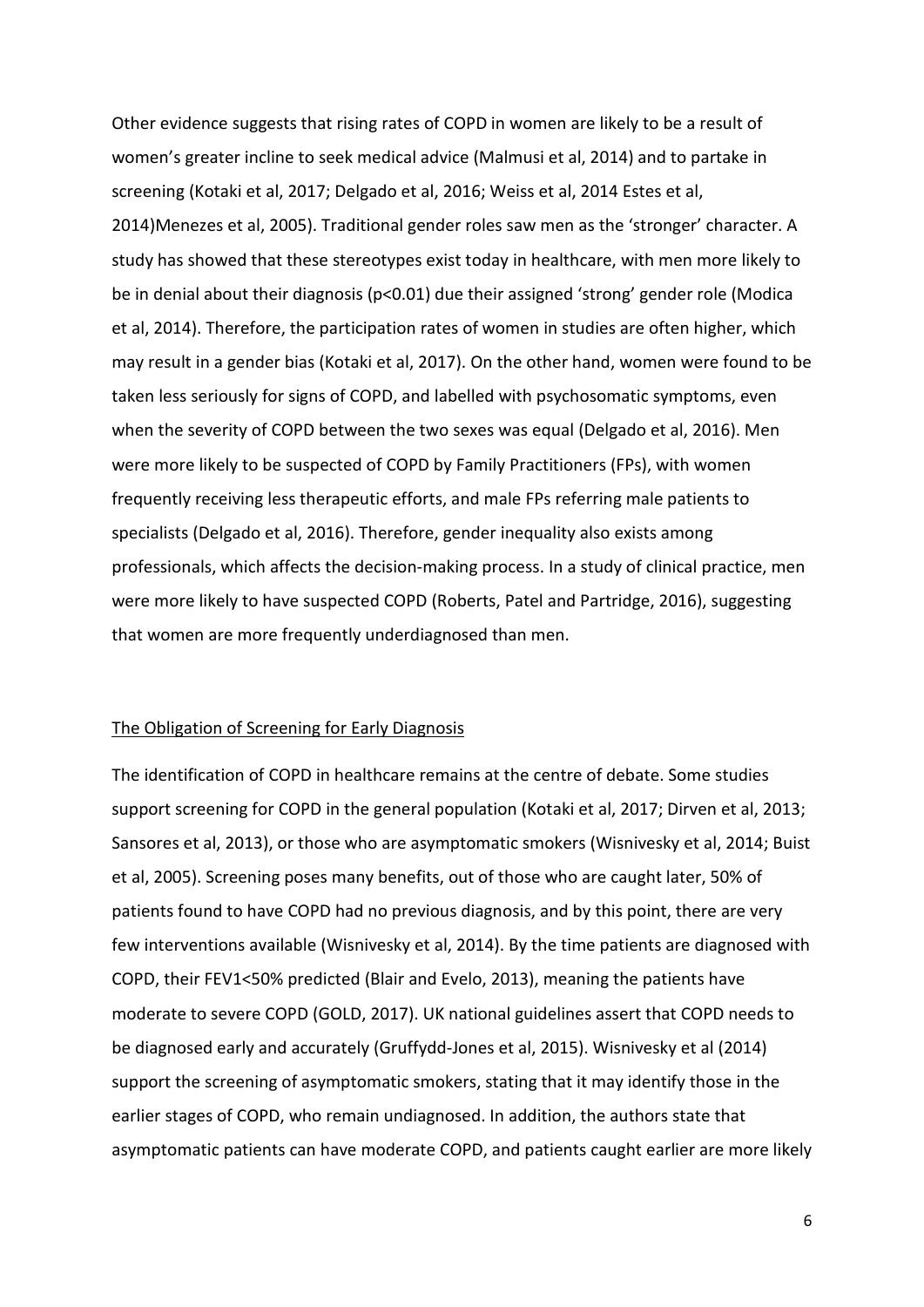to quit smoking. This is likely to be due to the 'hope' of slowed progression rate of COPD (Bragadottir et al, 2017).

Others support case-finding only, where patients are screened for COPD based upon symptoms and risk factors (GOLD, 2017; López Varela et al, 2016; Estes et al, 2014; Weiss et al, 2014; Buist et al, 2005). NICE (2011) argue that case-finding is the most cost-effective method. Moreover, generalised screening generates a vast increase in workload that professionals may be unable to handle (Haroon et al, 2015). Staff and funding are often barriers to screening in primary care (Kotaki et al, 2017; Estes et al, 2014). Furthermore, pharmacological treatment has a poor impact on early COPD (Celli et al, 2015; NICE, 2011). In addition, asymptomatic individuals with COPD GOLD Grade I may not have a lower lung function than asymptomatic individuals without COPD (Celli et al, 2015 cite Bridevaux et al, 2008).

Sansores et al (2013) produced a pioneering study that compared the generalised screening of smokers against a case-finding cohort. The findings showed that undiagnosed COPD was far more prevalent in the screening group (13.3% vs. 10.1%). The authors state that despite GOLD (2011) guidelines, screening with spirometry may be useful for detecting smokers with COPD; particularly so in women who are more susceptible to the effects of smoking, and have a faster decline in lung function (Delgado et al, 2016). Furthermore, the PLATINO study discovered that underdiagnoses was more common in asymptomatic than symptomatic smokers (Menezes et al, 2005). However, in 2017 following these studies, GOLD asserted that no studies had produced relevant findings on the benefits of screening asymptomatic individuals, citing the BOLD study, which is now significantly outdated (Buist et al, 2005).

## Confusion Regarding Diagnostic Tools

Perhaps underdiagnoses arise from the methods of screening itself, rather than the population screened. Confusion exists among the tools utilised: The recommended screening methods for COPD include the use of medical examinations with questionnaires (Estes et al, 2017; López Varela, 2016; Siu et al, 2016), to identify relevant risk factors, followed by imperative diagnostic spirometry (GOLD, 2017; Kotaki et al, 2017; Delgado et al,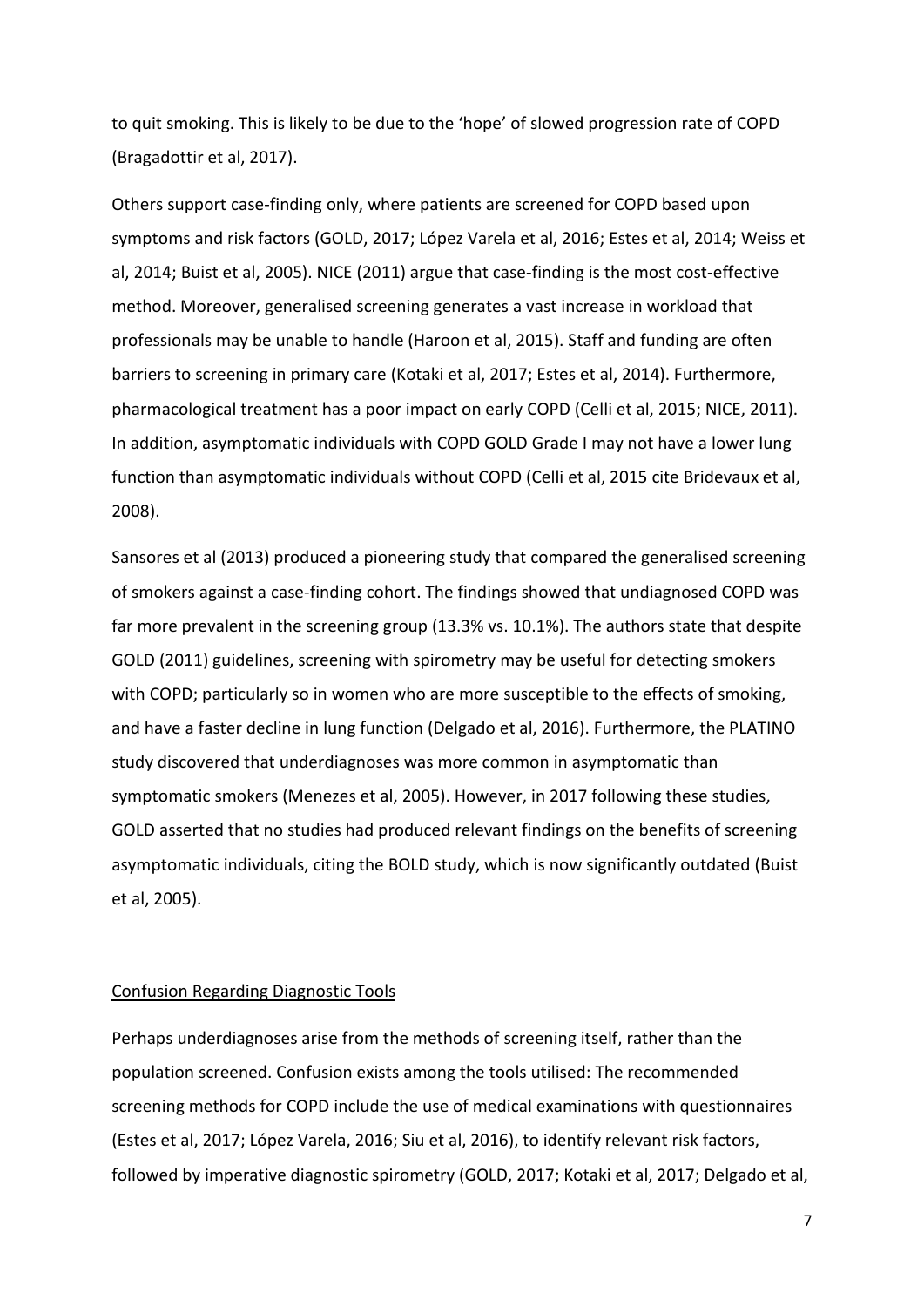2016; López Varela et al, 2016; Roberts, Patel and Partridge, 2016; Celli et al, 2015; Weiss et al, 2014; Buist et al, 2007; Levy et al, 2006 cites GOLD, 2001; Menezes et al, 2005). Microspirometry with questionnaires may also be utilised as a precursor method for spirometry, as both are accessible in primary care settings, without the necessity of spirometers (Celli et al*,* 2015); and are affordable (Dirven et al, 2013; Sichletidis et al, 2011). Others promote using peak flow meters (Nelson et al, 2012). Limited access to diagnostic tools is often a barrier to diagnosis (Haroon et al, 2015), in addition to cost, time and lack of training (Spyratos, Chloros and Sichletidis, 2012). It is integral that nurses know that microspirometers must not be used to diagnose COPD, as they result in false diagnoses (GOLD, 2017; Gaduzo et al, 2015; NICE, 2011). In addition to precursor tools, nurses must undertake a history taking and physical assessment, prior to diagnostic testing (Bragadottir et al, 2017; GOLD, 2017; Celli et al, 2015; Roberts, Patel and Partridge, 2016).

Studies were found incorrectly using hand-held microspirometry to confirm COPD diagnosis (Estes et al, 2014). This is not advised in practice, as microspirometers such as the Piko-6® often cause an over-estimation of COPD prevalence, and are consequently employed as an accurate, sensitive precursor tool, not a diagnostic tool (Frith et al, 2011). In addition, lowquality diagnostic spirometry can have adverse effects, causing the false positive diagnosis of COPD in patients, which leads to unnecessary and harmful treatments, and increased healthcare costs (Weiss et al, 2014). Furthermore, as healthcare funds are plummeting, and COPD treatment expenses are rising, precise diagnosis is imperious (Spyratos, Chloros and Sichletidis, 2012). Therefore, high-quality diagnostic spirometry is fundamental in primary care screening.

#### Correctly Defining Airway Obstruction < can get rid if needs be!!

Guidelines recommend that three reproducible spirometry readings must be produced (van den Bemt et al, 2014), and must meet relevant criterion guidelines (Kotaki et al, 2017; Roberts, Patel and Partridge, 2016; Celli et al, 2015; Sansores et al*,* 2013; Levy et al, 2010), by well-trained staff (Spyratos, Chloros and Sichletidis, 2012). In addition, relevant literature states that 400μg of albuterol or salbutamol is the recommended dose for postbronchodilator spirometry (van den Bemt et al, 2014; Weiss et al, 2013; Miller et al, 2005).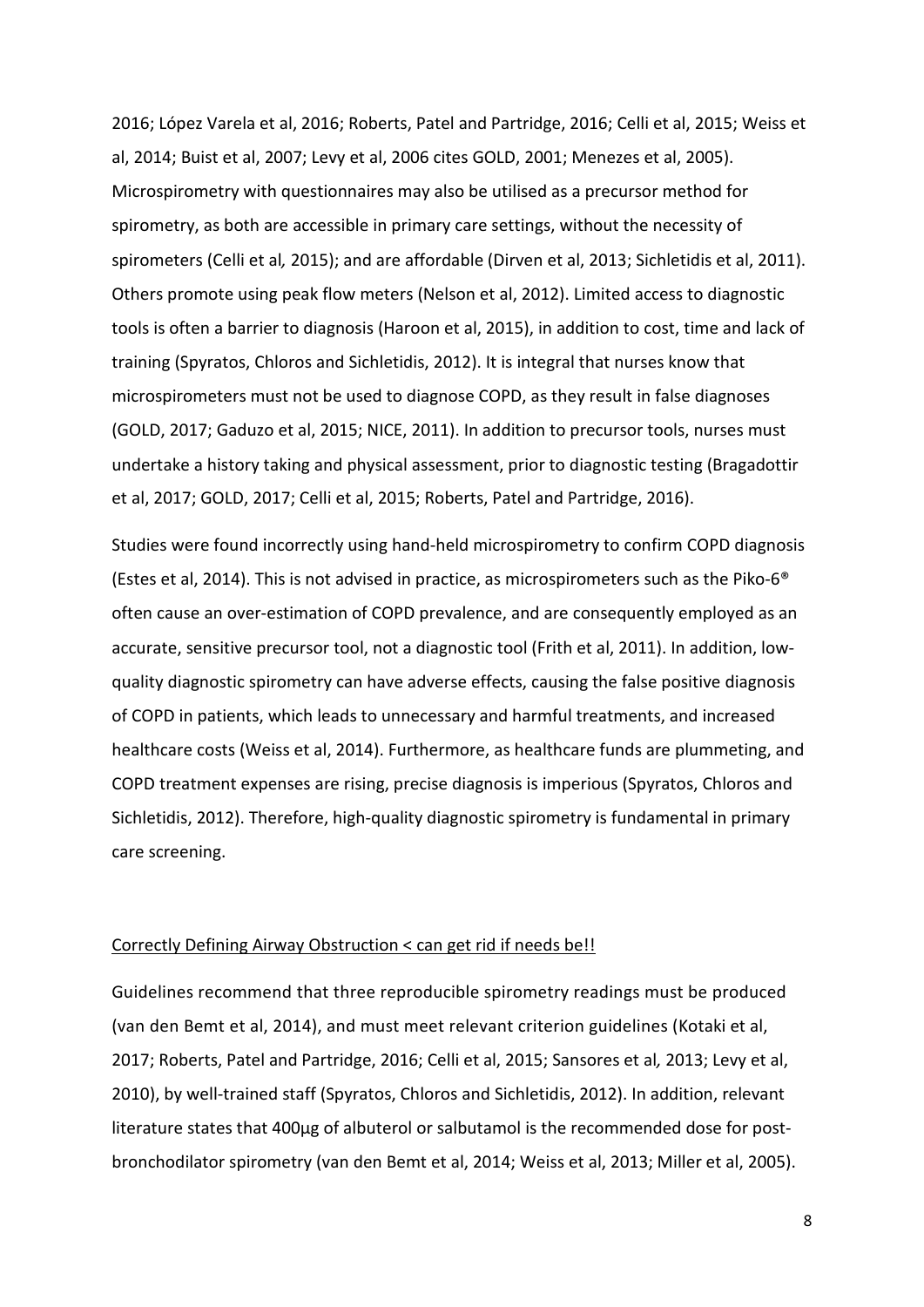Some studies state that for pre-bronchodilator microspirometry, a fixed cut-off point of FEV<sub>1</sub>/FEV<sub>6</sub><0.73 is now preferred over the previous FEV<sub>1</sub>/FVC<0.70 to indicate airflow obstruction in pre-bronchodilator microspirometry (van den Bemt et al, 2014). This was suggested due to patients with COPD being missed, as the cut-off point was too low (Thorn et al, 2012). However, FEV<sub>1</sub> rapidly decreases with age, and FVC does not, so therefore this method overestimates the prevalence of COPD, particularly in the elderly (Miller et al, 2005), or those with reduced lung growth (Blair and Evelo, 2013); and those below 45 years, are often missed (Celli et al, 2015). Despite the benefits of FEV<sub>1</sub>/FVC <0.7 as a straightforward cut-off point, it is not dynamic unlike the Lower Limit of Normal (LLN) of  $FEV_1/FVC$ .

LLN is the favoured 'gold standard' over  $FEV<sub>1</sub>/FVC$  to diagnose COPD with spirometry, as it considers demographic variables (Csikesz and Gartman, 2014). However, patients are likewise often missed with LLN criteria (Celli et al, 2015 cite Bhatt et al, 2014; Sansores et al, 2013). Unclarity remains regarding cut-off points, yet COPD requires greater precision to diagnose than other diseases (Weiss et al, 2014). Nurses play an important role in the early diagnosis of COPD (Blair and Evelo, 2013), yet COPD screening rates remain low (Blair and Evelo, 2013; Sansores et al, 2013), which leads to COPD underdiagnoses (Weiss et al, 2014; Schirnhofer et al, 2007). Therefore, both research surrounding COPD screening, and nursing training needs to significantly improve to combat COPD underdiagnoses.

## The Need for COPD Education

During the critical appraisal of literature and thematic analysis, it became apparent that education surrounding COPD was a necessary requirement not just for patients, but for practitioners and wider society. Nurses and the public must be made aware of the symptoms of COPD, to enable early detection (Suthar, Patel and Shah, 2015). Sansores et al (2013) identified the most common symptoms to be cough (p=0.01), dyspnoea (p<0.001) and wheezing (p=0.01). Despite symptoms being frequently present (Kotaki et al, 2017; Delgado et al, 2016; Roberts, Patel and Partridge, 2016; Estes et al, 2014; Weiss et al, 2014; Sansores et al, 2013), patients often adjust to symptoms, and do not accept the existence of their disease (Bragadottir et al, 2017). Bragadottir et al's (2017) study was a pioneer study of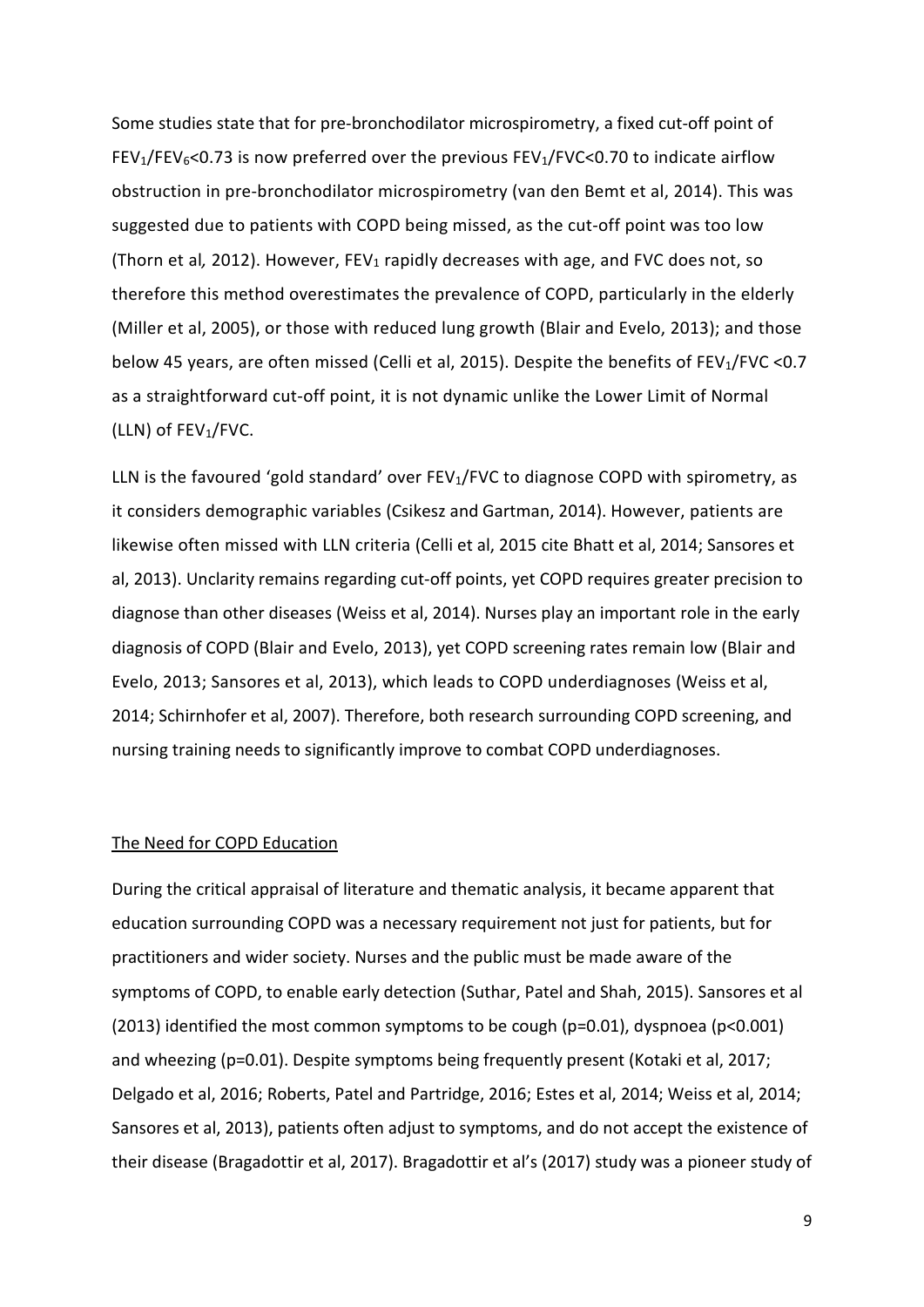the feelings and challenges patients and families face in relation to COPD. In Japan, patients commonly mistook the symptoms of COPD for natural ageing (Kotaki et al, 2017). Patients, professionals and the public need to be made aware of the risk factors, such as air pollution (Kotaki et al, 2017), indoor pollution (GOLD, 2017) and smoking (Spyratos, Chloros and Sichletidis, 2012).

Education needs to be improved in other aspects. Professionals commonly incorrectly diagnose patients with asthma, therefore triggering a requirement to distinguish between the two diseases (Koblizek et al, 2016; Weiss et al, 2014). In many studies, an incorrect dose of bronchodilator pre-spirometry caused asthmatics to be diagnosed with COPD (Weiss et al, 2014; Buist et al, 2007; Menezes et al, 2005). Weiss et al (2014) state that the awareness of COPD needs to be heightened in both patients and professionals, as poor knowledge and expertise are significant barriers to diagnosis (Haroon et al, 2015). Therefore, if education improves, the number of patients underdiagnosed will also (Koblizek et al, 2016). Furthermore, to combat underdiagnoses further, accurate and reliable spirometry readings are a necessity to achieve, which requires thorough training (Koblizek et al, 2016).

#### Practice Nurses at the Heart of COPD Screening

Some nurses are more aware of COPD than others depending upon speciality. Blair and Evelo (2013) discovered that family nurse practitioners were more likely to screen for COPD risk factors than other '*population-specific'* (women's health, paediatric, and geriatric) nurse practitioners. In the UK, primary care professionals are in an ideal position to detect COPD (Koblizek et al, 2016). However, Weiss et al (2014) discovered that GPs need to improve their medical education, to improve their support for COPD detection. Professionals must be trained and competent themselves, to be able to perform comprehensive patient assessments (Baxter et al, 2016). However, other studies state that primary care providers are most aware of COPD (Blair and Evelo, 2013). Yet, COPD is regularly underdiagnosed (Koblizek et al, 2016; Jones et al, 2014; Weiss et al, 2014; NICE 2016; Schirnhofer et al, 2007). A reason for this, may be that nurses do not always apply their knowledge to clinical practice (Blair and Evelo, 2013; Sansores et al, 2013).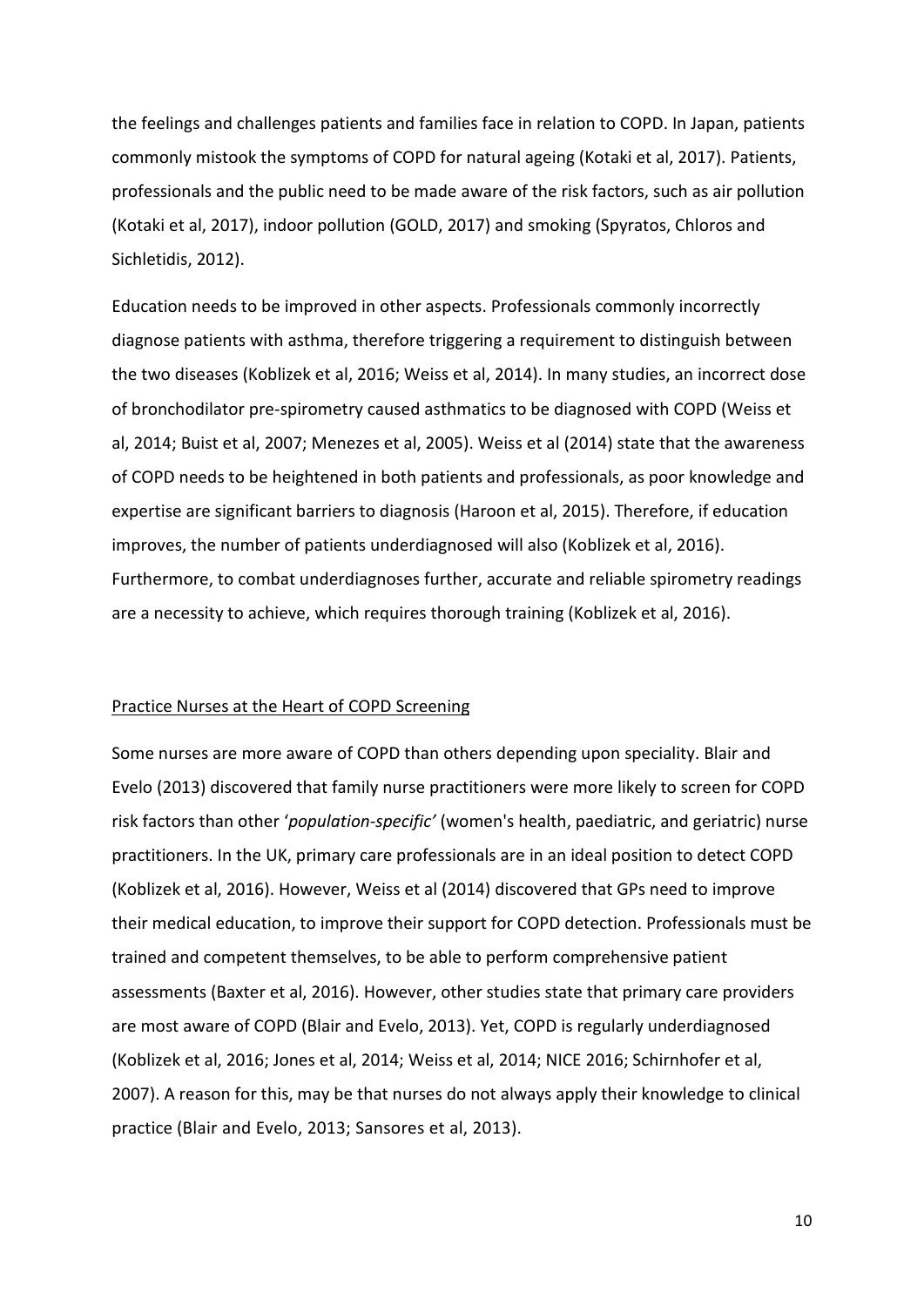#### Patient Education

If primary care professionals are more aware of COPD than others, why is COPD regularly undiagnosed in the UK? Perhaps the answer lies with public health awareness and patients, not healthcare professionals. A study has found that patients are reluctant to seek advice from their primary care provider, regarding any respiratory difficulties (Bragadottir et al, 2017; Weiss et al, 2014). This is frequently due to their adaptation to respiratory symptoms, or a lack of awareness of the disease (Suthar, Patel and Shah, 2015). Therefore, patients need to receive increased education, such as the obligation to quit smoking early on (Koblizek et al, 2016). Although Bragadottir et al (2017) study it incorporated relatives' understanding, which are likely to show similarities with the publics' views. This study found that patients and their relatives lacked awareness of COPD. Therefore, connoting that widespread public health education is an effective intervention for the prevention, management and understanding of COPD (Centers for Disease Control and Prevention, 2011).

### Improving Public Health Awareness

Patients also asserted the need for increased public awareness (Bragadottir et al, 2017), the benefits are: reduced stigma, as COPD is often perceived to be 'self-inflected'; increased education, as sufferers often hide the disease as it is not recognised within society; increased awareness of the harms of smoking, benefits of cessation, and the need for screening; and lastly, the everyday challenge those with COPD face. Society's attitudes towards COPD need to be investigated, to advise forthcoming education, and create strategies that increase awareness (Haroon et al, 2015). Society is often unaware of the severity COPD imposes upon life, and frequently judge those who have it (Bragadottir et al, 2017). An improvement in public health awareness enhances education regarding risk factors, smoking cessation, and enables interventions to be achieved (Centers for Disease Control and Prevention, 2011).

#### Discussion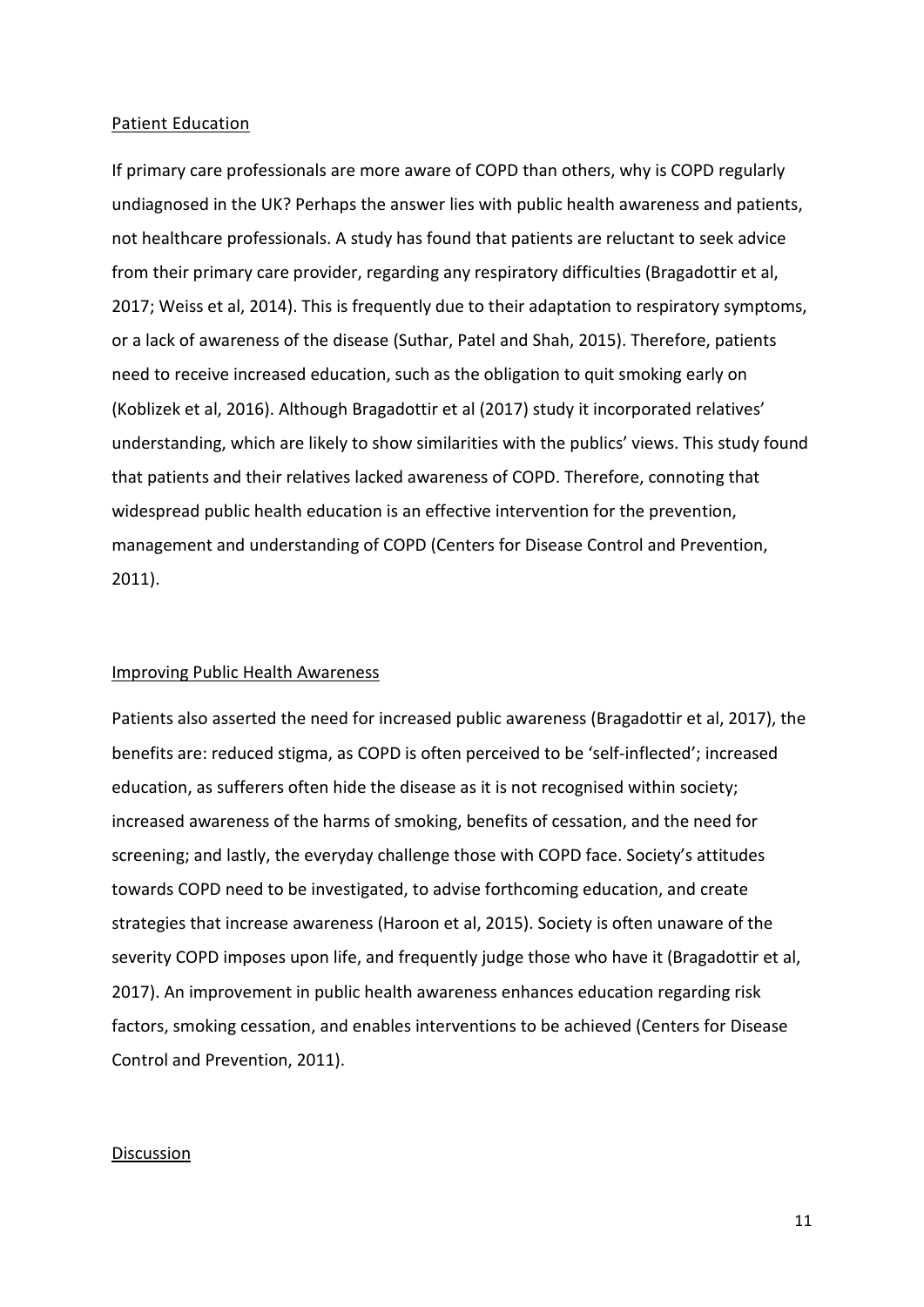The purpose of this study was to discover the factors preventing the early diagnosis of COPD. In addition, the aim was to explore the role of early screening of COPD, as a means of combatting underdiagnoses. As a result, main findings arose to the surface: there is a requirement of increased education for both healthcare providers and patients. Moreover, there remains a conflict between case finding versus screening strategies within healthcare. Within the respiratory field, the prevalence of COPD amongst women is on the rise, yet gender inequalities still exist. The above factors contribute to the underdiagnoses of COPD today.

During the thematic analysis, a correlation between the factors emerged. Spirometry screening is required for diagnosis, but it cannot be undertaken in the absence of education. Nurses must be aware of the symptoms and risk factors, but also how to accurately diagnose COPD. Furthermore, gender is also interlinked, as nurses must be aware of the gender inequalities that lead to late diagnosis in women, due to stigmatisation of psychosomatic illness (Delgado et al, 2016; Modica et al, 2014). An overarching element that appeared following the thematic analysis, was 'stigma'. Patients are reluctant to seek medical advice due to perceived stigma from professionals (Bragadottir et al, 2017).

To combat COPD underdiagnoses, we need to target patients in both primary care and through public awareness. In addition, women need to know that they are more susceptible to the harms of smoking (GOLD, 2017; Blair and Evelo, 2013), consecutively with research undertaken to determine why this susceptibility exists. Is it due to the pathophysiological make-up of women? Studies suggest that female hormones impact susceptibility, others state there is a genetic trend (Jenkins et al, 2017). Although the answer is not clear, the drastic increase in prevalence of COPD needs to be ceased. This can only be achieved by early diagnosis of COPD, and cannot be achieved by case-finding alone. Only 85% Of COPD in women is caused by smoking (Blair and Evelo, 2013 cite Cote and Chapman, 2009), and even then, patients will not necessarily be symptomatic (Kathirvel Senthilnathan et al, 2016; Wisnivesky et al, 2014). No public health material exists today specifically targeting the female population, so the responsibility falls to nurses, to educate their patients.

Quality of care may be improved through the introduction of broad COPD screening. This method not only identifies women with COPD who have been missed, but men also (Wisnivesky et al, 2014; Sansores et al, 2013; Menezes et al, 2005). In addition, these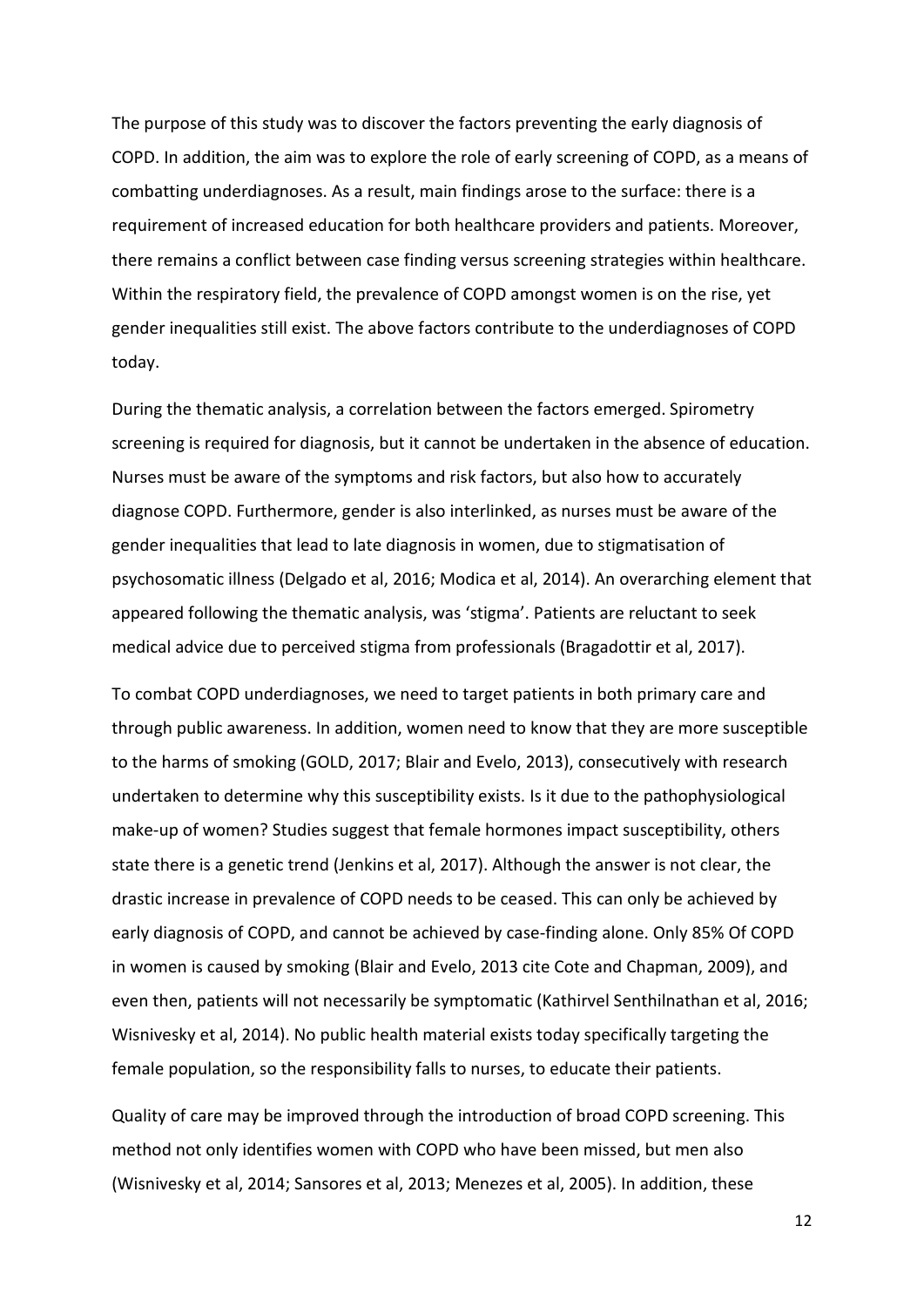patients may be asymptomatic (Kathirvel Senthilnathan et al, 2016; Wisnivesky et al, 2014). Therefore, case-finding is unlikely to identify these patients, and although it is a costeffective method, the implementation of screening needs to be considered. Further research must be must be undertaken to compare the two methods, and to find a way of implementing screening to find those undiagnosed, who with case-finding, would have otherwise been missed. Moreover, research needs to be conducted to identify screening methods that are affordable, and can be performed in primary care within availability of staff and resources.

In primary care, nurses and GPs are in a prime position to identify those with COPD, so why are diagnostic rates so low? As identified in the literature review, many professionals are incorrectly diagnosing patients with asthma (Koblizek et al, 2016; Weiss et al, 2014; Buist et al, 2007; Menezes et al, 2005), or employing inefficient diagnostic tools, such as microspirometry (Estes et al, 2017). Diagnostic spirometry is expensive to purchase, yet questionnaires and microspirometers are not (Dirven et al, 2013). So why are precursor tools not being utilised in primary care? Some studies state those in primary care are exceptionally aware of COPD, and utilise precursor tools (Roberts, Patel and Partridge, 2016; Blair and Evelo, 2013). Therefore, perhaps the accountability lies elsewhere.

It may be suggested that COPD underdiagnoses lie with the fault of significant organisations, who are not aware of the true impact early diagnosis would produce. COPD costs the NHS £1.9 billion per year (British Lung Foundation, 2017), and in the UK, 25,000 people lose their lives annually (Health and Safety Executive, 2016). As one of the biggest killers, which is predicted to be the third largest by 2020 (GOLD, 2017; Kotaki et al, 2017; Weiss et al, 2014; Wisnivesky et al, 2014; Blair and Evelo, 2013), change in the current identification needs to be achieved. Once this is addressed, the prevalence of underdiagnoses, rates of lung decline in patients, quality of life, and financial impact upon health care systems, will all significantly improve (Csikesz and Gartman, 2014). A healthcare system that provides this, will ultimately improve patient care. COPD will be caught earlier, which will improve the effectiveness of interventions and disease management (Wisnivesky et al, 2014). Although there is evidence that COPD identification methods are moving towards a more generalised screening (Gaduzo et al, 2015; Wisnivesky et al, 2014; Sansores et al, 2013), little research exists to support this, and therefore needs to be undertaken. Research needs to particularly focus on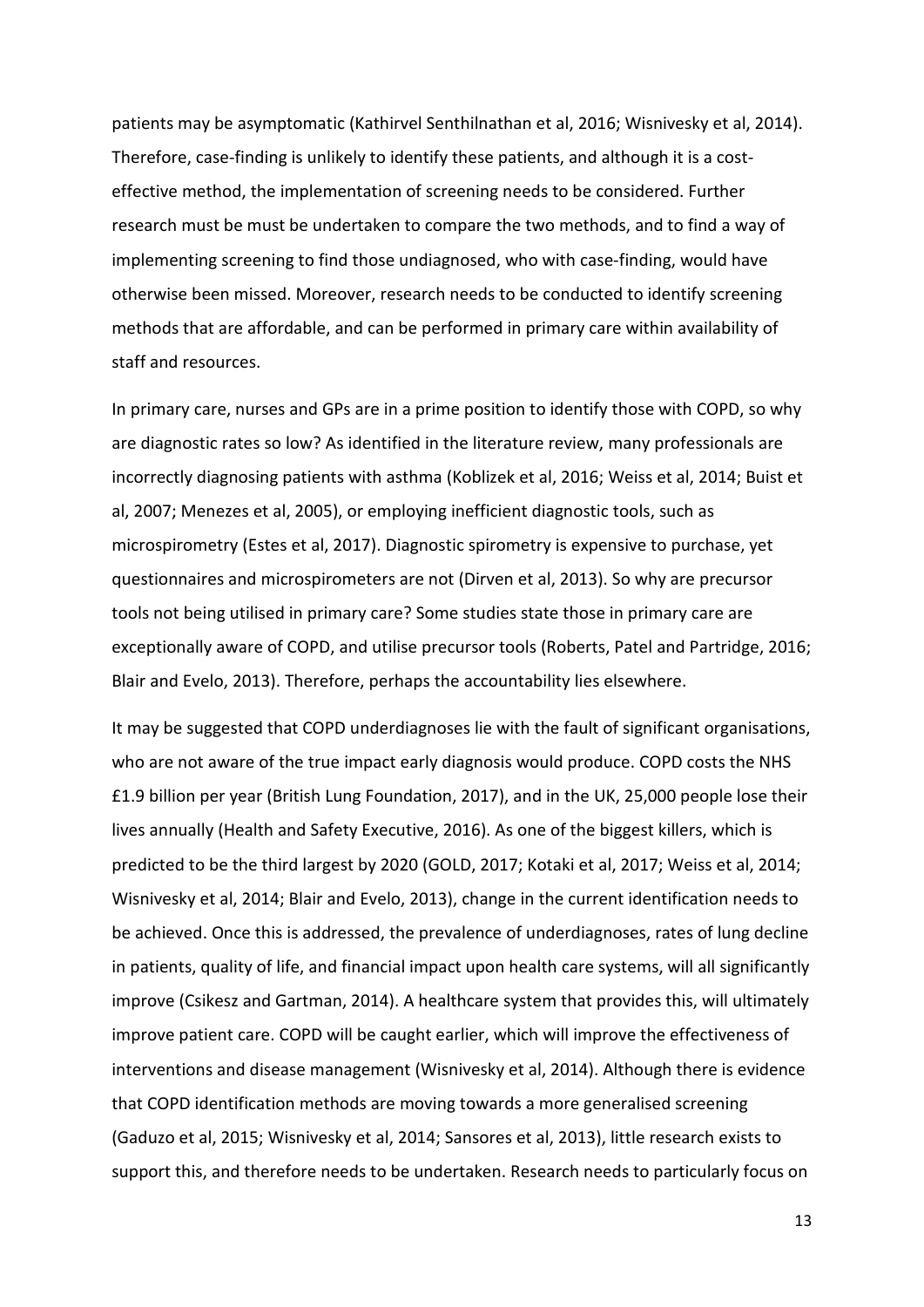screening methods in primary care that will identify a higher number of COPD cases, to reduce the global burden of the disease.

Community Pharmacists are in a prime position to identify patients with COPD through early case-finding. Pharmacists are regularly the first port-of-call for patients expressing signs of COPD such as breathlessness, risk factors such as smoking, and are able to screen patients at risk (van der Molen et al, 2017).

Many UK guidelines are significantly outdated, and GOLD (2017) state that no studies pertaining to early screening exist, and fail to identify a necessity for these studies to be undertaken. However, Gaduzo et al, (2015) identified that the two million patients with undiagnosed COPD may benefit from screening, but there is a current lack of research and agreement regarding the benefits of screening versus case-finding. Still, on the other hand, the 2011-2016 NICE guidelines do not cover *"COPD prevention, screening or case finding".* Yet, NICE are responsible for providing evidence-based guidance to the NHS (NICE 2017). Therefore, the NICE (2011) guidelines are a barrier to the early diagnosis of COPD, as they do not outline screening and case-finding guidance. In 2013, the UK National Screening Committee (UK NSC) stated that *"a screening programme for COPD is not recommended at this time"* (p.1). Yet, there is no information to state whether this guidance still exists, four years later. The authors themselves suggest that screening may be a useful intervention to identify COPD early-on in patients, and enable early treatment and interventions. Key organisations such as NICE and GOLD are in a prime position to be 'opinion leaders'; to enable the implementation and diffusion of 'early generalised screening' through primary care (Rogers, 2003). However, this cannot be done until thorough research is undertaken.

#### Recommendations

- 1. Further research must be done to compare the benefits of screening versus casefinding, to identify those with COPD who are asymptomatic; discover a method that is cost-effective, and diagnoses the 'missing millions' (Gaduzo et al, 2015)
- 2. Increase the training and education of nursing and allied healthcare professionals, regarding: COPD; screening with questionnaires and microspirometry; signs and symptoms; risk factors; diagnostic testing with spirometry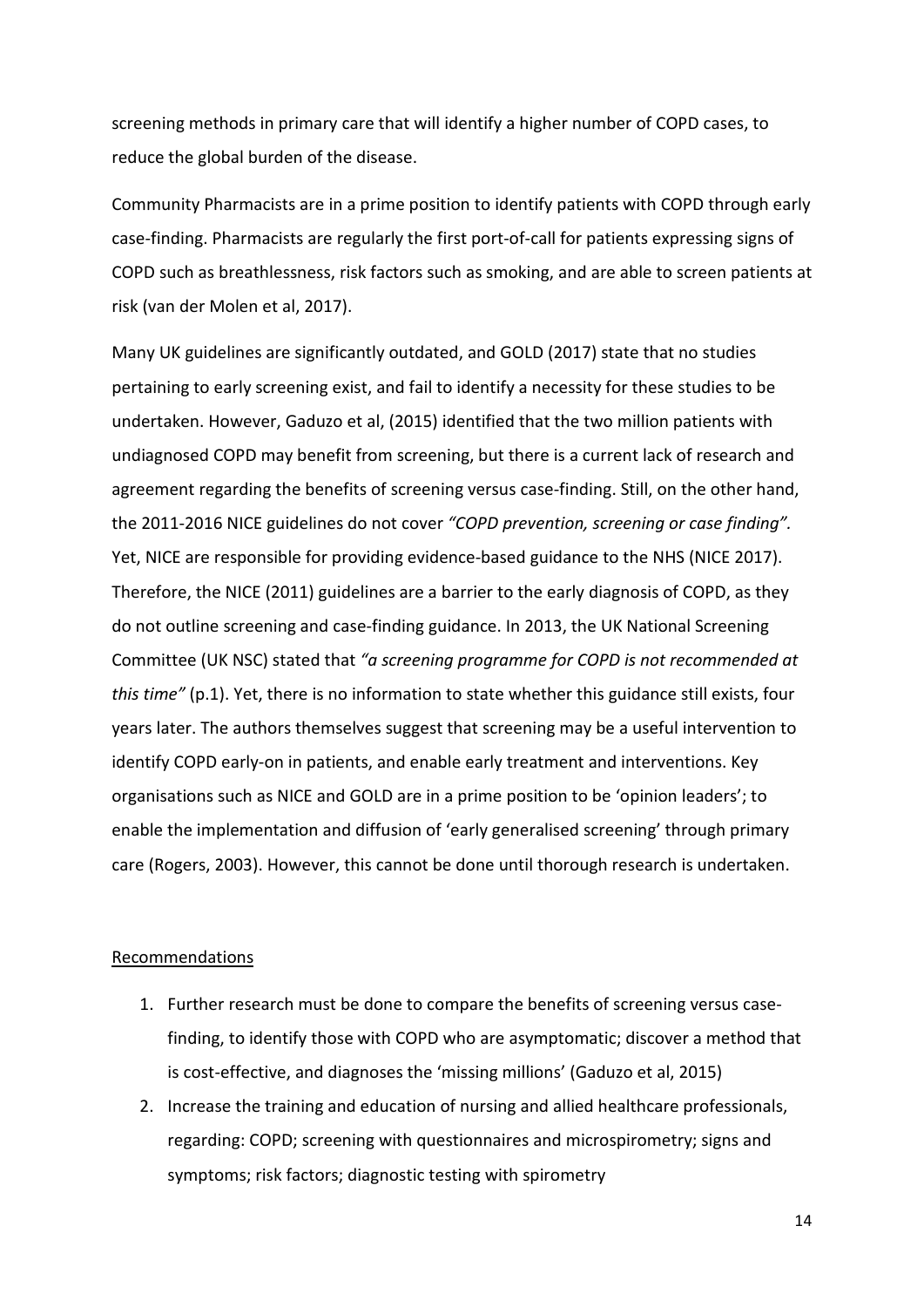- 3. Professionals worldwide must be made of the necessity of spirometry to diagnose COPD, as outlined by GOLD (2017), and the ability of questionnaires and microspirometers as pre-cursor tools
- 4. Improvements in guidelines produced by the key organisations, are integral for a widespread change in early detection; particularly by diffusion of ideas (Rogers, 2003)

## Overarching Recommendation

To undertake a large-scale, global study comparing case-finding with generalised screening, for the early detection of undiagnosed COPD.

# Conclusion

The purpose of the review was to consider factors influencing early COPD screening, within primary care. Although there is a significant lack in evidence (GOLD ,2017), it is suggested that screening may have a greater opportunity to identify those who would have otherwise been missed (Sansores et al, 2013), despite GOLD (2018) stating that the yield of COPD diagnosis is sufficiently high. Although Sansores et al's study was limited, it is moving in the direction of improving early diagnosis, to identify patients before they reach moderate COPD (GOLD, 2017). Ultimately, although it is suggested that spirometry screening for COPD should be employed globally as an assessment tool (GOLD 2018), there is a lack of evidence to support this, and therefore, evidence must be produced. Nurses in primary care are in the best position to implement early screening (Weiss et al, 2013), but education, and accurate spirometry are integral to this role.

## Tables

**Table 1**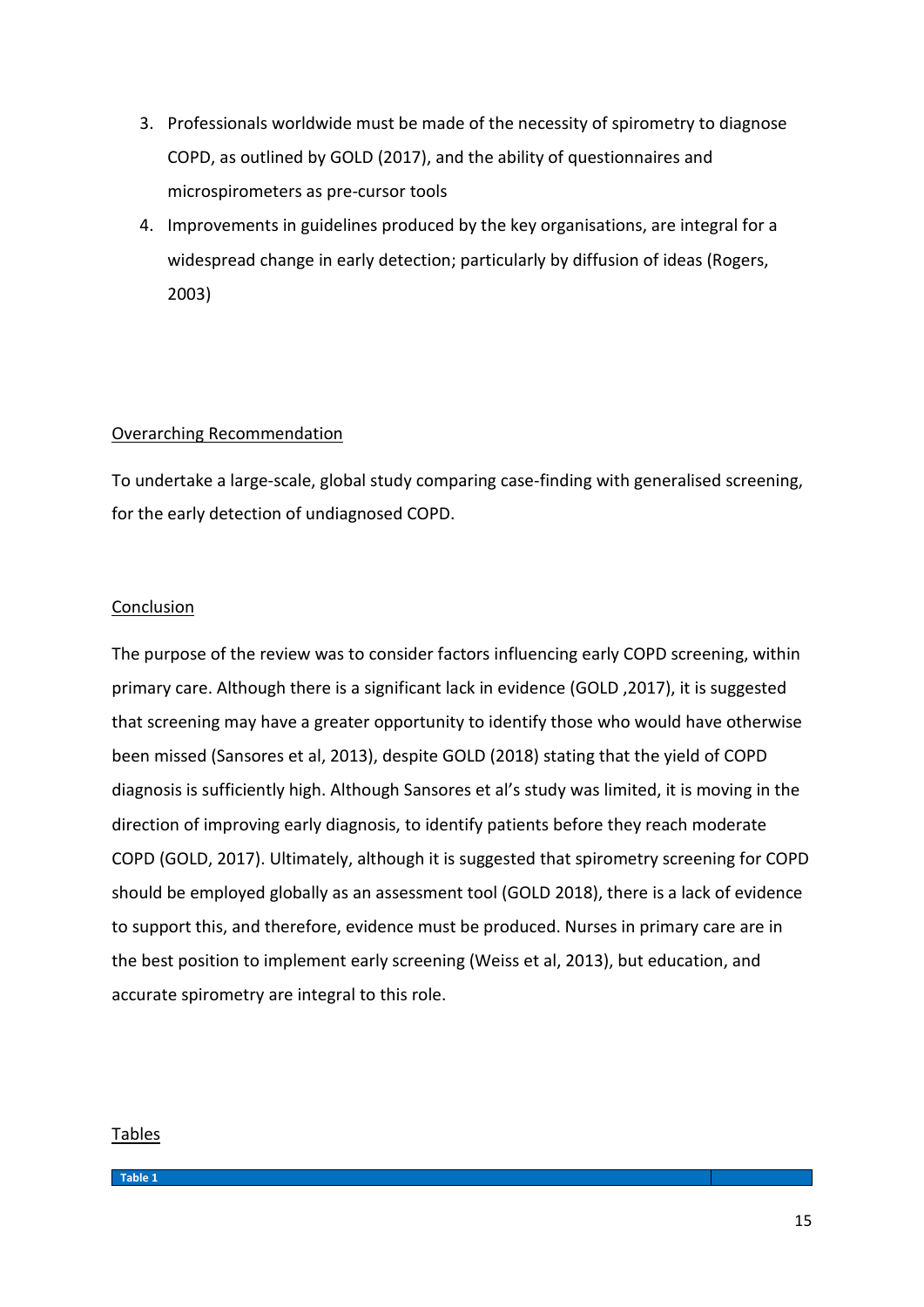| Author<br><b>Significance of</b><br><b>Findings</b><br>van den<br>To determine the diagnostic accuracy of pre-<br>A subject with a negative microspirometry test<br>Statistically<br>significant (SS)<br>Bemt<br>bronchodilator (BD) FEV1/FEV6 ratio from<br>was unlikely to show airflow obstruction in a<br>microspirometry, relative to a post-BD<br>subsequent diagnostic spirometry.<br>FEV1/FEV6 ratio from diagnostic spirometry.<br>Microspirometry does not accurately diagnose<br>The patients were referred for spirometry by<br>COPD.<br>their GPs because of respiratory symptoms<br>indicative of COPD.<br>Primary purpose: "Discuss risk factors for<br>As hypothesised, parametric results reported that<br>Not statistically<br>Blair<br>COPD and identify at-risk populations"; in<br>'population-specific NPs' (paediatric,<br>significant (NSS)<br>relation to the speciality the NPs work within.<br>gerontological, and women's health NPs)<br>Secondary purpose: "To report the findings of<br>identified less risk factors for COPD than both<br>a recent survey of nurse practitioners (NPs) in<br>family NPs and adult NPs.<br>Colorado regarding their knowledge about the<br>risk factors of COPD" (p.123).<br>To investigate the prevalence of COPD,<br>The prevalence of undiagnosed airway<br><b>NSS</b><br>Wisnivesky<br>characterised by airflow obstruction in<br>obstruction in this population was 2.3%,<br>spirometry in a group of asymptomatic<br>therefore suggesting it is possible to diagnose<br>smokers (5 or more years) with no history of<br>asymptomatic smokers with airway obstruction.<br>asthma, COPD or respiratory symptoms; and<br>However, further research needs to be<br>to identify risk factors of abnormal spirometry.<br>performed into the benefits of early diagnosis<br>and cost-effectiveness of screening.<br>The researchers identified five themes:<br>N/A<br>Bragadottir<br>To describe the lived experience of both<br>patients and their relatives following a COPD<br>'Burden of shame and self-blame':<br>1.<br>diagnosis. The authors' main aims were to<br>participants believed COPD was<br>decipher: a greater understanding of shame,<br>brought on by themselves yet<br>the course of events as COPD manifests itself<br>participants felt disdain towards<br>in the participants' life, especially the<br>people who believe smoking caused<br>experience of receiving the diagnosis itself,<br>their COPD.<br>and the obstacles the patients and families<br>2.<br>'Enclosed in addiction': Nicotine<br>addiction was found at the core of the<br>face.<br>participants' experiences, yet patients<br>struggled to name and face the<br>addiction.<br>'Living in parallel worlds': patients<br>3.<br>would often hide their COPD from<br>themselves and others<br>4.<br>'Realising the existence of the<br>disease': Patients struggled to<br>acknowledge the existence of the<br>disease despite warning signs of<br>progression<br>'A cry for empathy': Patients and their<br>5.<br>relatives both expressed a lack of<br>understanding from friends, family<br>and society, and assert the need for<br>public health awareness on COPD<br>^shall I cut the above down and make it<br>brief?<br>To evaluate COPD prevalence in the over-40<br>7.5% of participants has FEV1/FVC<0.7 and<br>SS<br>Weiss<br>years population, and compare the detection<br>FEV1<80% of predicted, indicating a COPD<br>strategies for COPD in primary-care settings<br>diagnosis of grade II+; however, only 22.4% of<br>these patients had a previous diagnosis of COPD,<br>(GP surgeries).<br>indicating that COPD is widely underdiagnosed.<br>The low participation rate of both GPs and<br>patients signposts that COPD healthcare and<br>public health awareness needs to be vastly<br>improved.<br>COPD requires greater precision to diagnose than<br>other chronic diseases.<br>The authors found a gap in knowledge when<br>Prevalence of COPD was 10.1% for the case-<br>1999<br>Sansores<br>doing their literature search: that additional<br>finding strategy and 13.3% for the smoking<br>participants<br>cessation programme strategy (SCS) (p<0.01).<br>information is needed concerning the<br>were analysed<br>According to LLN, the screening group was higher<br>usefulness of spirometry when smokers are<br>for the case-<br>not selected based on respiratory symptoms.<br>than the case-finding group. The authors suggest<br>finding strategy<br>these results are due to the greater prevalence of<br>This is the first study to simultaneously<br>versus 782<br>compare both diagnostic strategies. To study<br>smoking in the screening group (pack/years). The<br>participants | <b>First</b> | <b>Purpose of Study</b>            | <b>Findings</b>                                   | <b>Statistical</b> |
|-------------------------------------------------------------------------------------------------------------------------------------------------------------------------------------------------------------------------------------------------------------------------------------------------------------------------------------------------------------------------------------------------------------------------------------------------------------------------------------------------------------------------------------------------------------------------------------------------------------------------------------------------------------------------------------------------------------------------------------------------------------------------------------------------------------------------------------------------------------------------------------------------------------------------------------------------------------------------------------------------------------------------------------------------------------------------------------------------------------------------------------------------------------------------------------------------------------------------------------------------------------------------------------------------------------------------------------------------------------------------------------------------------------------------------------------------------------------------------------------------------------------------------------------------------------------------------------------------------------------------------------------------------------------------------------------------------------------------------------------------------------------------------------------------------------------------------------------------------------------------------------------------------------------------------------------------------------------------------------------------------------------------------------------------------------------------------------------------------------------------------------------------------------------------------------------------------------------------------------------------------------------------------------------------------------------------------------------------------------------------------------------------------------------------------------------------------------------------------------------------------------------------------------------------------------------------------------------------------------------------------------------------------------------------------------------------------------------------------------------------------------------------------------------------------------------------------------------------------------------------------------------------------------------------------------------------------------------------------------------------------------------------------------------------------------------------------------------------------------------------------------------------------------------------------------------------------------------------------------------------------------------------------------------------------------------------------------------------------------------------------------------------------------------------------------------------------------------------------------------------------------------------------------------------------------------------------------------------------------------------------------------------------------------------------------------------------------------------------------------------------------------------------------------------------------------------------------------------------------------------------------------------------------------------------------------------------------------------------------------------------------------------------------------------------------------------------------------------------------------------------------------------------------------------------------------------------------------------------------------------------------------------------------------------------------------------------------------------------------------------------------------------------------------------------------------------------------------------------------------------------------------------------------------------------------------------------------------------------------------------------------------------------------------------------------------------------------------------------------------------------------------------------|--------------|------------------------------------|---------------------------------------------------|--------------------|
|                                                                                                                                                                                                                                                                                                                                                                                                                                                                                                                                                                                                                                                                                                                                                                                                                                                                                                                                                                                                                                                                                                                                                                                                                                                                                                                                                                                                                                                                                                                                                                                                                                                                                                                                                                                                                                                                                                                                                                                                                                                                                                                                                                                                                                                                                                                                                                                                                                                                                                                                                                                                                                                                                                                                                                                                                                                                                                                                                                                                                                                                                                                                                                                                                                                                                                                                                                                                                                                                                                                                                                                                                                                                                                                                                                                                                                                                                                                                                                                                                                                                                                                                                                                                                                                                                                                                                                                                                                                                                                                                                                                                                                                                                                                                                                               |              |                                    |                                                   |                    |
|                                                                                                                                                                                                                                                                                                                                                                                                                                                                                                                                                                                                                                                                                                                                                                                                                                                                                                                                                                                                                                                                                                                                                                                                                                                                                                                                                                                                                                                                                                                                                                                                                                                                                                                                                                                                                                                                                                                                                                                                                                                                                                                                                                                                                                                                                                                                                                                                                                                                                                                                                                                                                                                                                                                                                                                                                                                                                                                                                                                                                                                                                                                                                                                                                                                                                                                                                                                                                                                                                                                                                                                                                                                                                                                                                                                                                                                                                                                                                                                                                                                                                                                                                                                                                                                                                                                                                                                                                                                                                                                                                                                                                                                                                                                                                                               |              |                                    |                                                   |                    |
|                                                                                                                                                                                                                                                                                                                                                                                                                                                                                                                                                                                                                                                                                                                                                                                                                                                                                                                                                                                                                                                                                                                                                                                                                                                                                                                                                                                                                                                                                                                                                                                                                                                                                                                                                                                                                                                                                                                                                                                                                                                                                                                                                                                                                                                                                                                                                                                                                                                                                                                                                                                                                                                                                                                                                                                                                                                                                                                                                                                                                                                                                                                                                                                                                                                                                                                                                                                                                                                                                                                                                                                                                                                                                                                                                                                                                                                                                                                                                                                                                                                                                                                                                                                                                                                                                                                                                                                                                                                                                                                                                                                                                                                                                                                                                                               |              |                                    |                                                   |                    |
|                                                                                                                                                                                                                                                                                                                                                                                                                                                                                                                                                                                                                                                                                                                                                                                                                                                                                                                                                                                                                                                                                                                                                                                                                                                                                                                                                                                                                                                                                                                                                                                                                                                                                                                                                                                                                                                                                                                                                                                                                                                                                                                                                                                                                                                                                                                                                                                                                                                                                                                                                                                                                                                                                                                                                                                                                                                                                                                                                                                                                                                                                                                                                                                                                                                                                                                                                                                                                                                                                                                                                                                                                                                                                                                                                                                                                                                                                                                                                                                                                                                                                                                                                                                                                                                                                                                                                                                                                                                                                                                                                                                                                                                                                                                                                                               |              |                                    |                                                   |                    |
|                                                                                                                                                                                                                                                                                                                                                                                                                                                                                                                                                                                                                                                                                                                                                                                                                                                                                                                                                                                                                                                                                                                                                                                                                                                                                                                                                                                                                                                                                                                                                                                                                                                                                                                                                                                                                                                                                                                                                                                                                                                                                                                                                                                                                                                                                                                                                                                                                                                                                                                                                                                                                                                                                                                                                                                                                                                                                                                                                                                                                                                                                                                                                                                                                                                                                                                                                                                                                                                                                                                                                                                                                                                                                                                                                                                                                                                                                                                                                                                                                                                                                                                                                                                                                                                                                                                                                                                                                                                                                                                                                                                                                                                                                                                                                                               |              |                                    |                                                   |                    |
|                                                                                                                                                                                                                                                                                                                                                                                                                                                                                                                                                                                                                                                                                                                                                                                                                                                                                                                                                                                                                                                                                                                                                                                                                                                                                                                                                                                                                                                                                                                                                                                                                                                                                                                                                                                                                                                                                                                                                                                                                                                                                                                                                                                                                                                                                                                                                                                                                                                                                                                                                                                                                                                                                                                                                                                                                                                                                                                                                                                                                                                                                                                                                                                                                                                                                                                                                                                                                                                                                                                                                                                                                                                                                                                                                                                                                                                                                                                                                                                                                                                                                                                                                                                                                                                                                                                                                                                                                                                                                                                                                                                                                                                                                                                                                                               |              |                                    |                                                   |                    |
|                                                                                                                                                                                                                                                                                                                                                                                                                                                                                                                                                                                                                                                                                                                                                                                                                                                                                                                                                                                                                                                                                                                                                                                                                                                                                                                                                                                                                                                                                                                                                                                                                                                                                                                                                                                                                                                                                                                                                                                                                                                                                                                                                                                                                                                                                                                                                                                                                                                                                                                                                                                                                                                                                                                                                                                                                                                                                                                                                                                                                                                                                                                                                                                                                                                                                                                                                                                                                                                                                                                                                                                                                                                                                                                                                                                                                                                                                                                                                                                                                                                                                                                                                                                                                                                                                                                                                                                                                                                                                                                                                                                                                                                                                                                                                                               |              |                                    |                                                   |                    |
|                                                                                                                                                                                                                                                                                                                                                                                                                                                                                                                                                                                                                                                                                                                                                                                                                                                                                                                                                                                                                                                                                                                                                                                                                                                                                                                                                                                                                                                                                                                                                                                                                                                                                                                                                                                                                                                                                                                                                                                                                                                                                                                                                                                                                                                                                                                                                                                                                                                                                                                                                                                                                                                                                                                                                                                                                                                                                                                                                                                                                                                                                                                                                                                                                                                                                                                                                                                                                                                                                                                                                                                                                                                                                                                                                                                                                                                                                                                                                                                                                                                                                                                                                                                                                                                                                                                                                                                                                                                                                                                                                                                                                                                                                                                                                                               |              |                                    |                                                   |                    |
|                                                                                                                                                                                                                                                                                                                                                                                                                                                                                                                                                                                                                                                                                                                                                                                                                                                                                                                                                                                                                                                                                                                                                                                                                                                                                                                                                                                                                                                                                                                                                                                                                                                                                                                                                                                                                                                                                                                                                                                                                                                                                                                                                                                                                                                                                                                                                                                                                                                                                                                                                                                                                                                                                                                                                                                                                                                                                                                                                                                                                                                                                                                                                                                                                                                                                                                                                                                                                                                                                                                                                                                                                                                                                                                                                                                                                                                                                                                                                                                                                                                                                                                                                                                                                                                                                                                                                                                                                                                                                                                                                                                                                                                                                                                                                                               |              |                                    |                                                   |                    |
|                                                                                                                                                                                                                                                                                                                                                                                                                                                                                                                                                                                                                                                                                                                                                                                                                                                                                                                                                                                                                                                                                                                                                                                                                                                                                                                                                                                                                                                                                                                                                                                                                                                                                                                                                                                                                                                                                                                                                                                                                                                                                                                                                                                                                                                                                                                                                                                                                                                                                                                                                                                                                                                                                                                                                                                                                                                                                                                                                                                                                                                                                                                                                                                                                                                                                                                                                                                                                                                                                                                                                                                                                                                                                                                                                                                                                                                                                                                                                                                                                                                                                                                                                                                                                                                                                                                                                                                                                                                                                                                                                                                                                                                                                                                                                                               |              |                                    |                                                   |                    |
|                                                                                                                                                                                                                                                                                                                                                                                                                                                                                                                                                                                                                                                                                                                                                                                                                                                                                                                                                                                                                                                                                                                                                                                                                                                                                                                                                                                                                                                                                                                                                                                                                                                                                                                                                                                                                                                                                                                                                                                                                                                                                                                                                                                                                                                                                                                                                                                                                                                                                                                                                                                                                                                                                                                                                                                                                                                                                                                                                                                                                                                                                                                                                                                                                                                                                                                                                                                                                                                                                                                                                                                                                                                                                                                                                                                                                                                                                                                                                                                                                                                                                                                                                                                                                                                                                                                                                                                                                                                                                                                                                                                                                                                                                                                                                                               |              |                                    |                                                   |                    |
|                                                                                                                                                                                                                                                                                                                                                                                                                                                                                                                                                                                                                                                                                                                                                                                                                                                                                                                                                                                                                                                                                                                                                                                                                                                                                                                                                                                                                                                                                                                                                                                                                                                                                                                                                                                                                                                                                                                                                                                                                                                                                                                                                                                                                                                                                                                                                                                                                                                                                                                                                                                                                                                                                                                                                                                                                                                                                                                                                                                                                                                                                                                                                                                                                                                                                                                                                                                                                                                                                                                                                                                                                                                                                                                                                                                                                                                                                                                                                                                                                                                                                                                                                                                                                                                                                                                                                                                                                                                                                                                                                                                                                                                                                                                                                                               |              |                                    |                                                   |                    |
|                                                                                                                                                                                                                                                                                                                                                                                                                                                                                                                                                                                                                                                                                                                                                                                                                                                                                                                                                                                                                                                                                                                                                                                                                                                                                                                                                                                                                                                                                                                                                                                                                                                                                                                                                                                                                                                                                                                                                                                                                                                                                                                                                                                                                                                                                                                                                                                                                                                                                                                                                                                                                                                                                                                                                                                                                                                                                                                                                                                                                                                                                                                                                                                                                                                                                                                                                                                                                                                                                                                                                                                                                                                                                                                                                                                                                                                                                                                                                                                                                                                                                                                                                                                                                                                                                                                                                                                                                                                                                                                                                                                                                                                                                                                                                                               |              |                                    |                                                   |                    |
|                                                                                                                                                                                                                                                                                                                                                                                                                                                                                                                                                                                                                                                                                                                                                                                                                                                                                                                                                                                                                                                                                                                                                                                                                                                                                                                                                                                                                                                                                                                                                                                                                                                                                                                                                                                                                                                                                                                                                                                                                                                                                                                                                                                                                                                                                                                                                                                                                                                                                                                                                                                                                                                                                                                                                                                                                                                                                                                                                                                                                                                                                                                                                                                                                                                                                                                                                                                                                                                                                                                                                                                                                                                                                                                                                                                                                                                                                                                                                                                                                                                                                                                                                                                                                                                                                                                                                                                                                                                                                                                                                                                                                                                                                                                                                                               |              |                                    |                                                   |                    |
|                                                                                                                                                                                                                                                                                                                                                                                                                                                                                                                                                                                                                                                                                                                                                                                                                                                                                                                                                                                                                                                                                                                                                                                                                                                                                                                                                                                                                                                                                                                                                                                                                                                                                                                                                                                                                                                                                                                                                                                                                                                                                                                                                                                                                                                                                                                                                                                                                                                                                                                                                                                                                                                                                                                                                                                                                                                                                                                                                                                                                                                                                                                                                                                                                                                                                                                                                                                                                                                                                                                                                                                                                                                                                                                                                                                                                                                                                                                                                                                                                                                                                                                                                                                                                                                                                                                                                                                                                                                                                                                                                                                                                                                                                                                                                                               |              |                                    |                                                   |                    |
|                                                                                                                                                                                                                                                                                                                                                                                                                                                                                                                                                                                                                                                                                                                                                                                                                                                                                                                                                                                                                                                                                                                                                                                                                                                                                                                                                                                                                                                                                                                                                                                                                                                                                                                                                                                                                                                                                                                                                                                                                                                                                                                                                                                                                                                                                                                                                                                                                                                                                                                                                                                                                                                                                                                                                                                                                                                                                                                                                                                                                                                                                                                                                                                                                                                                                                                                                                                                                                                                                                                                                                                                                                                                                                                                                                                                                                                                                                                                                                                                                                                                                                                                                                                                                                                                                                                                                                                                                                                                                                                                                                                                                                                                                                                                                                               |              |                                    |                                                   |                    |
|                                                                                                                                                                                                                                                                                                                                                                                                                                                                                                                                                                                                                                                                                                                                                                                                                                                                                                                                                                                                                                                                                                                                                                                                                                                                                                                                                                                                                                                                                                                                                                                                                                                                                                                                                                                                                                                                                                                                                                                                                                                                                                                                                                                                                                                                                                                                                                                                                                                                                                                                                                                                                                                                                                                                                                                                                                                                                                                                                                                                                                                                                                                                                                                                                                                                                                                                                                                                                                                                                                                                                                                                                                                                                                                                                                                                                                                                                                                                                                                                                                                                                                                                                                                                                                                                                                                                                                                                                                                                                                                                                                                                                                                                                                                                                                               |              |                                    |                                                   |                    |
|                                                                                                                                                                                                                                                                                                                                                                                                                                                                                                                                                                                                                                                                                                                                                                                                                                                                                                                                                                                                                                                                                                                                                                                                                                                                                                                                                                                                                                                                                                                                                                                                                                                                                                                                                                                                                                                                                                                                                                                                                                                                                                                                                                                                                                                                                                                                                                                                                                                                                                                                                                                                                                                                                                                                                                                                                                                                                                                                                                                                                                                                                                                                                                                                                                                                                                                                                                                                                                                                                                                                                                                                                                                                                                                                                                                                                                                                                                                                                                                                                                                                                                                                                                                                                                                                                                                                                                                                                                                                                                                                                                                                                                                                                                                                                                               |              |                                    |                                                   |                    |
|                                                                                                                                                                                                                                                                                                                                                                                                                                                                                                                                                                                                                                                                                                                                                                                                                                                                                                                                                                                                                                                                                                                                                                                                                                                                                                                                                                                                                                                                                                                                                                                                                                                                                                                                                                                                                                                                                                                                                                                                                                                                                                                                                                                                                                                                                                                                                                                                                                                                                                                                                                                                                                                                                                                                                                                                                                                                                                                                                                                                                                                                                                                                                                                                                                                                                                                                                                                                                                                                                                                                                                                                                                                                                                                                                                                                                                                                                                                                                                                                                                                                                                                                                                                                                                                                                                                                                                                                                                                                                                                                                                                                                                                                                                                                                                               |              |                                    |                                                   |                    |
|                                                                                                                                                                                                                                                                                                                                                                                                                                                                                                                                                                                                                                                                                                                                                                                                                                                                                                                                                                                                                                                                                                                                                                                                                                                                                                                                                                                                                                                                                                                                                                                                                                                                                                                                                                                                                                                                                                                                                                                                                                                                                                                                                                                                                                                                                                                                                                                                                                                                                                                                                                                                                                                                                                                                                                                                                                                                                                                                                                                                                                                                                                                                                                                                                                                                                                                                                                                                                                                                                                                                                                                                                                                                                                                                                                                                                                                                                                                                                                                                                                                                                                                                                                                                                                                                                                                                                                                                                                                                                                                                                                                                                                                                                                                                                                               |              |                                    |                                                   |                    |
|                                                                                                                                                                                                                                                                                                                                                                                                                                                                                                                                                                                                                                                                                                                                                                                                                                                                                                                                                                                                                                                                                                                                                                                                                                                                                                                                                                                                                                                                                                                                                                                                                                                                                                                                                                                                                                                                                                                                                                                                                                                                                                                                                                                                                                                                                                                                                                                                                                                                                                                                                                                                                                                                                                                                                                                                                                                                                                                                                                                                                                                                                                                                                                                                                                                                                                                                                                                                                                                                                                                                                                                                                                                                                                                                                                                                                                                                                                                                                                                                                                                                                                                                                                                                                                                                                                                                                                                                                                                                                                                                                                                                                                                                                                                                                                               |              |                                    |                                                   |                    |
|                                                                                                                                                                                                                                                                                                                                                                                                                                                                                                                                                                                                                                                                                                                                                                                                                                                                                                                                                                                                                                                                                                                                                                                                                                                                                                                                                                                                                                                                                                                                                                                                                                                                                                                                                                                                                                                                                                                                                                                                                                                                                                                                                                                                                                                                                                                                                                                                                                                                                                                                                                                                                                                                                                                                                                                                                                                                                                                                                                                                                                                                                                                                                                                                                                                                                                                                                                                                                                                                                                                                                                                                                                                                                                                                                                                                                                                                                                                                                                                                                                                                                                                                                                                                                                                                                                                                                                                                                                                                                                                                                                                                                                                                                                                                                                               |              |                                    |                                                   |                    |
|                                                                                                                                                                                                                                                                                                                                                                                                                                                                                                                                                                                                                                                                                                                                                                                                                                                                                                                                                                                                                                                                                                                                                                                                                                                                                                                                                                                                                                                                                                                                                                                                                                                                                                                                                                                                                                                                                                                                                                                                                                                                                                                                                                                                                                                                                                                                                                                                                                                                                                                                                                                                                                                                                                                                                                                                                                                                                                                                                                                                                                                                                                                                                                                                                                                                                                                                                                                                                                                                                                                                                                                                                                                                                                                                                                                                                                                                                                                                                                                                                                                                                                                                                                                                                                                                                                                                                                                                                                                                                                                                                                                                                                                                                                                                                                               |              |                                    |                                                   |                    |
|                                                                                                                                                                                                                                                                                                                                                                                                                                                                                                                                                                                                                                                                                                                                                                                                                                                                                                                                                                                                                                                                                                                                                                                                                                                                                                                                                                                                                                                                                                                                                                                                                                                                                                                                                                                                                                                                                                                                                                                                                                                                                                                                                                                                                                                                                                                                                                                                                                                                                                                                                                                                                                                                                                                                                                                                                                                                                                                                                                                                                                                                                                                                                                                                                                                                                                                                                                                                                                                                                                                                                                                                                                                                                                                                                                                                                                                                                                                                                                                                                                                                                                                                                                                                                                                                                                                                                                                                                                                                                                                                                                                                                                                                                                                                                                               |              |                                    |                                                   |                    |
|                                                                                                                                                                                                                                                                                                                                                                                                                                                                                                                                                                                                                                                                                                                                                                                                                                                                                                                                                                                                                                                                                                                                                                                                                                                                                                                                                                                                                                                                                                                                                                                                                                                                                                                                                                                                                                                                                                                                                                                                                                                                                                                                                                                                                                                                                                                                                                                                                                                                                                                                                                                                                                                                                                                                                                                                                                                                                                                                                                                                                                                                                                                                                                                                                                                                                                                                                                                                                                                                                                                                                                                                                                                                                                                                                                                                                                                                                                                                                                                                                                                                                                                                                                                                                                                                                                                                                                                                                                                                                                                                                                                                                                                                                                                                                                               |              |                                    |                                                   |                    |
|                                                                                                                                                                                                                                                                                                                                                                                                                                                                                                                                                                                                                                                                                                                                                                                                                                                                                                                                                                                                                                                                                                                                                                                                                                                                                                                                                                                                                                                                                                                                                                                                                                                                                                                                                                                                                                                                                                                                                                                                                                                                                                                                                                                                                                                                                                                                                                                                                                                                                                                                                                                                                                                                                                                                                                                                                                                                                                                                                                                                                                                                                                                                                                                                                                                                                                                                                                                                                                                                                                                                                                                                                                                                                                                                                                                                                                                                                                                                                                                                                                                                                                                                                                                                                                                                                                                                                                                                                                                                                                                                                                                                                                                                                                                                                                               |              |                                    |                                                   |                    |
|                                                                                                                                                                                                                                                                                                                                                                                                                                                                                                                                                                                                                                                                                                                                                                                                                                                                                                                                                                                                                                                                                                                                                                                                                                                                                                                                                                                                                                                                                                                                                                                                                                                                                                                                                                                                                                                                                                                                                                                                                                                                                                                                                                                                                                                                                                                                                                                                                                                                                                                                                                                                                                                                                                                                                                                                                                                                                                                                                                                                                                                                                                                                                                                                                                                                                                                                                                                                                                                                                                                                                                                                                                                                                                                                                                                                                                                                                                                                                                                                                                                                                                                                                                                                                                                                                                                                                                                                                                                                                                                                                                                                                                                                                                                                                                               |              |                                    |                                                   |                    |
|                                                                                                                                                                                                                                                                                                                                                                                                                                                                                                                                                                                                                                                                                                                                                                                                                                                                                                                                                                                                                                                                                                                                                                                                                                                                                                                                                                                                                                                                                                                                                                                                                                                                                                                                                                                                                                                                                                                                                                                                                                                                                                                                                                                                                                                                                                                                                                                                                                                                                                                                                                                                                                                                                                                                                                                                                                                                                                                                                                                                                                                                                                                                                                                                                                                                                                                                                                                                                                                                                                                                                                                                                                                                                                                                                                                                                                                                                                                                                                                                                                                                                                                                                                                                                                                                                                                                                                                                                                                                                                                                                                                                                                                                                                                                                                               |              |                                    |                                                   |                    |
|                                                                                                                                                                                                                                                                                                                                                                                                                                                                                                                                                                                                                                                                                                                                                                                                                                                                                                                                                                                                                                                                                                                                                                                                                                                                                                                                                                                                                                                                                                                                                                                                                                                                                                                                                                                                                                                                                                                                                                                                                                                                                                                                                                                                                                                                                                                                                                                                                                                                                                                                                                                                                                                                                                                                                                                                                                                                                                                                                                                                                                                                                                                                                                                                                                                                                                                                                                                                                                                                                                                                                                                                                                                                                                                                                                                                                                                                                                                                                                                                                                                                                                                                                                                                                                                                                                                                                                                                                                                                                                                                                                                                                                                                                                                                                                               |              |                                    |                                                   |                    |
|                                                                                                                                                                                                                                                                                                                                                                                                                                                                                                                                                                                                                                                                                                                                                                                                                                                                                                                                                                                                                                                                                                                                                                                                                                                                                                                                                                                                                                                                                                                                                                                                                                                                                                                                                                                                                                                                                                                                                                                                                                                                                                                                                                                                                                                                                                                                                                                                                                                                                                                                                                                                                                                                                                                                                                                                                                                                                                                                                                                                                                                                                                                                                                                                                                                                                                                                                                                                                                                                                                                                                                                                                                                                                                                                                                                                                                                                                                                                                                                                                                                                                                                                                                                                                                                                                                                                                                                                                                                                                                                                                                                                                                                                                                                                                                               |              |                                    |                                                   |                    |
|                                                                                                                                                                                                                                                                                                                                                                                                                                                                                                                                                                                                                                                                                                                                                                                                                                                                                                                                                                                                                                                                                                                                                                                                                                                                                                                                                                                                                                                                                                                                                                                                                                                                                                                                                                                                                                                                                                                                                                                                                                                                                                                                                                                                                                                                                                                                                                                                                                                                                                                                                                                                                                                                                                                                                                                                                                                                                                                                                                                                                                                                                                                                                                                                                                                                                                                                                                                                                                                                                                                                                                                                                                                                                                                                                                                                                                                                                                                                                                                                                                                                                                                                                                                                                                                                                                                                                                                                                                                                                                                                                                                                                                                                                                                                                                               |              |                                    |                                                   |                    |
|                                                                                                                                                                                                                                                                                                                                                                                                                                                                                                                                                                                                                                                                                                                                                                                                                                                                                                                                                                                                                                                                                                                                                                                                                                                                                                                                                                                                                                                                                                                                                                                                                                                                                                                                                                                                                                                                                                                                                                                                                                                                                                                                                                                                                                                                                                                                                                                                                                                                                                                                                                                                                                                                                                                                                                                                                                                                                                                                                                                                                                                                                                                                                                                                                                                                                                                                                                                                                                                                                                                                                                                                                                                                                                                                                                                                                                                                                                                                                                                                                                                                                                                                                                                                                                                                                                                                                                                                                                                                                                                                                                                                                                                                                                                                                                               |              |                                    |                                                   |                    |
|                                                                                                                                                                                                                                                                                                                                                                                                                                                                                                                                                                                                                                                                                                                                                                                                                                                                                                                                                                                                                                                                                                                                                                                                                                                                                                                                                                                                                                                                                                                                                                                                                                                                                                                                                                                                                                                                                                                                                                                                                                                                                                                                                                                                                                                                                                                                                                                                                                                                                                                                                                                                                                                                                                                                                                                                                                                                                                                                                                                                                                                                                                                                                                                                                                                                                                                                                                                                                                                                                                                                                                                                                                                                                                                                                                                                                                                                                                                                                                                                                                                                                                                                                                                                                                                                                                                                                                                                                                                                                                                                                                                                                                                                                                                                                                               |              |                                    |                                                   |                    |
|                                                                                                                                                                                                                                                                                                                                                                                                                                                                                                                                                                                                                                                                                                                                                                                                                                                                                                                                                                                                                                                                                                                                                                                                                                                                                                                                                                                                                                                                                                                                                                                                                                                                                                                                                                                                                                                                                                                                                                                                                                                                                                                                                                                                                                                                                                                                                                                                                                                                                                                                                                                                                                                                                                                                                                                                                                                                                                                                                                                                                                                                                                                                                                                                                                                                                                                                                                                                                                                                                                                                                                                                                                                                                                                                                                                                                                                                                                                                                                                                                                                                                                                                                                                                                                                                                                                                                                                                                                                                                                                                                                                                                                                                                                                                                                               |              |                                    |                                                   |                    |
|                                                                                                                                                                                                                                                                                                                                                                                                                                                                                                                                                                                                                                                                                                                                                                                                                                                                                                                                                                                                                                                                                                                                                                                                                                                                                                                                                                                                                                                                                                                                                                                                                                                                                                                                                                                                                                                                                                                                                                                                                                                                                                                                                                                                                                                                                                                                                                                                                                                                                                                                                                                                                                                                                                                                                                                                                                                                                                                                                                                                                                                                                                                                                                                                                                                                                                                                                                                                                                                                                                                                                                                                                                                                                                                                                                                                                                                                                                                                                                                                                                                                                                                                                                                                                                                                                                                                                                                                                                                                                                                                                                                                                                                                                                                                                                               |              |                                    |                                                   |                    |
|                                                                                                                                                                                                                                                                                                                                                                                                                                                                                                                                                                                                                                                                                                                                                                                                                                                                                                                                                                                                                                                                                                                                                                                                                                                                                                                                                                                                                                                                                                                                                                                                                                                                                                                                                                                                                                                                                                                                                                                                                                                                                                                                                                                                                                                                                                                                                                                                                                                                                                                                                                                                                                                                                                                                                                                                                                                                                                                                                                                                                                                                                                                                                                                                                                                                                                                                                                                                                                                                                                                                                                                                                                                                                                                                                                                                                                                                                                                                                                                                                                                                                                                                                                                                                                                                                                                                                                                                                                                                                                                                                                                                                                                                                                                                                                               |              |                                    |                                                   |                    |
|                                                                                                                                                                                                                                                                                                                                                                                                                                                                                                                                                                                                                                                                                                                                                                                                                                                                                                                                                                                                                                                                                                                                                                                                                                                                                                                                                                                                                                                                                                                                                                                                                                                                                                                                                                                                                                                                                                                                                                                                                                                                                                                                                                                                                                                                                                                                                                                                                                                                                                                                                                                                                                                                                                                                                                                                                                                                                                                                                                                                                                                                                                                                                                                                                                                                                                                                                                                                                                                                                                                                                                                                                                                                                                                                                                                                                                                                                                                                                                                                                                                                                                                                                                                                                                                                                                                                                                                                                                                                                                                                                                                                                                                                                                                                                                               |              |                                    |                                                   |                    |
|                                                                                                                                                                                                                                                                                                                                                                                                                                                                                                                                                                                                                                                                                                                                                                                                                                                                                                                                                                                                                                                                                                                                                                                                                                                                                                                                                                                                                                                                                                                                                                                                                                                                                                                                                                                                                                                                                                                                                                                                                                                                                                                                                                                                                                                                                                                                                                                                                                                                                                                                                                                                                                                                                                                                                                                                                                                                                                                                                                                                                                                                                                                                                                                                                                                                                                                                                                                                                                                                                                                                                                                                                                                                                                                                                                                                                                                                                                                                                                                                                                                                                                                                                                                                                                                                                                                                                                                                                                                                                                                                                                                                                                                                                                                                                                               |              |                                    |                                                   |                    |
|                                                                                                                                                                                                                                                                                                                                                                                                                                                                                                                                                                                                                                                                                                                                                                                                                                                                                                                                                                                                                                                                                                                                                                                                                                                                                                                                                                                                                                                                                                                                                                                                                                                                                                                                                                                                                                                                                                                                                                                                                                                                                                                                                                                                                                                                                                                                                                                                                                                                                                                                                                                                                                                                                                                                                                                                                                                                                                                                                                                                                                                                                                                                                                                                                                                                                                                                                                                                                                                                                                                                                                                                                                                                                                                                                                                                                                                                                                                                                                                                                                                                                                                                                                                                                                                                                                                                                                                                                                                                                                                                                                                                                                                                                                                                                                               |              |                                    |                                                   |                    |
|                                                                                                                                                                                                                                                                                                                                                                                                                                                                                                                                                                                                                                                                                                                                                                                                                                                                                                                                                                                                                                                                                                                                                                                                                                                                                                                                                                                                                                                                                                                                                                                                                                                                                                                                                                                                                                                                                                                                                                                                                                                                                                                                                                                                                                                                                                                                                                                                                                                                                                                                                                                                                                                                                                                                                                                                                                                                                                                                                                                                                                                                                                                                                                                                                                                                                                                                                                                                                                                                                                                                                                                                                                                                                                                                                                                                                                                                                                                                                                                                                                                                                                                                                                                                                                                                                                                                                                                                                                                                                                                                                                                                                                                                                                                                                                               |              |                                    |                                                   |                    |
|                                                                                                                                                                                                                                                                                                                                                                                                                                                                                                                                                                                                                                                                                                                                                                                                                                                                                                                                                                                                                                                                                                                                                                                                                                                                                                                                                                                                                                                                                                                                                                                                                                                                                                                                                                                                                                                                                                                                                                                                                                                                                                                                                                                                                                                                                                                                                                                                                                                                                                                                                                                                                                                                                                                                                                                                                                                                                                                                                                                                                                                                                                                                                                                                                                                                                                                                                                                                                                                                                                                                                                                                                                                                                                                                                                                                                                                                                                                                                                                                                                                                                                                                                                                                                                                                                                                                                                                                                                                                                                                                                                                                                                                                                                                                                                               |              |                                    |                                                   |                    |
|                                                                                                                                                                                                                                                                                                                                                                                                                                                                                                                                                                                                                                                                                                                                                                                                                                                                                                                                                                                                                                                                                                                                                                                                                                                                                                                                                                                                                                                                                                                                                                                                                                                                                                                                                                                                                                                                                                                                                                                                                                                                                                                                                                                                                                                                                                                                                                                                                                                                                                                                                                                                                                                                                                                                                                                                                                                                                                                                                                                                                                                                                                                                                                                                                                                                                                                                                                                                                                                                                                                                                                                                                                                                                                                                                                                                                                                                                                                                                                                                                                                                                                                                                                                                                                                                                                                                                                                                                                                                                                                                                                                                                                                                                                                                                                               |              |                                    |                                                   |                    |
|                                                                                                                                                                                                                                                                                                                                                                                                                                                                                                                                                                                                                                                                                                                                                                                                                                                                                                                                                                                                                                                                                                                                                                                                                                                                                                                                                                                                                                                                                                                                                                                                                                                                                                                                                                                                                                                                                                                                                                                                                                                                                                                                                                                                                                                                                                                                                                                                                                                                                                                                                                                                                                                                                                                                                                                                                                                                                                                                                                                                                                                                                                                                                                                                                                                                                                                                                                                                                                                                                                                                                                                                                                                                                                                                                                                                                                                                                                                                                                                                                                                                                                                                                                                                                                                                                                                                                                                                                                                                                                                                                                                                                                                                                                                                                                               |              |                                    |                                                   |                    |
|                                                                                                                                                                                                                                                                                                                                                                                                                                                                                                                                                                                                                                                                                                                                                                                                                                                                                                                                                                                                                                                                                                                                                                                                                                                                                                                                                                                                                                                                                                                                                                                                                                                                                                                                                                                                                                                                                                                                                                                                                                                                                                                                                                                                                                                                                                                                                                                                                                                                                                                                                                                                                                                                                                                                                                                                                                                                                                                                                                                                                                                                                                                                                                                                                                                                                                                                                                                                                                                                                                                                                                                                                                                                                                                                                                                                                                                                                                                                                                                                                                                                                                                                                                                                                                                                                                                                                                                                                                                                                                                                                                                                                                                                                                                                                                               |              |                                    |                                                   |                    |
|                                                                                                                                                                                                                                                                                                                                                                                                                                                                                                                                                                                                                                                                                                                                                                                                                                                                                                                                                                                                                                                                                                                                                                                                                                                                                                                                                                                                                                                                                                                                                                                                                                                                                                                                                                                                                                                                                                                                                                                                                                                                                                                                                                                                                                                                                                                                                                                                                                                                                                                                                                                                                                                                                                                                                                                                                                                                                                                                                                                                                                                                                                                                                                                                                                                                                                                                                                                                                                                                                                                                                                                                                                                                                                                                                                                                                                                                                                                                                                                                                                                                                                                                                                                                                                                                                                                                                                                                                                                                                                                                                                                                                                                                                                                                                                               |              |                                    |                                                   |                    |
|                                                                                                                                                                                                                                                                                                                                                                                                                                                                                                                                                                                                                                                                                                                                                                                                                                                                                                                                                                                                                                                                                                                                                                                                                                                                                                                                                                                                                                                                                                                                                                                                                                                                                                                                                                                                                                                                                                                                                                                                                                                                                                                                                                                                                                                                                                                                                                                                                                                                                                                                                                                                                                                                                                                                                                                                                                                                                                                                                                                                                                                                                                                                                                                                                                                                                                                                                                                                                                                                                                                                                                                                                                                                                                                                                                                                                                                                                                                                                                                                                                                                                                                                                                                                                                                                                                                                                                                                                                                                                                                                                                                                                                                                                                                                                                               |              |                                    |                                                   |                    |
|                                                                                                                                                                                                                                                                                                                                                                                                                                                                                                                                                                                                                                                                                                                                                                                                                                                                                                                                                                                                                                                                                                                                                                                                                                                                                                                                                                                                                                                                                                                                                                                                                                                                                                                                                                                                                                                                                                                                                                                                                                                                                                                                                                                                                                                                                                                                                                                                                                                                                                                                                                                                                                                                                                                                                                                                                                                                                                                                                                                                                                                                                                                                                                                                                                                                                                                                                                                                                                                                                                                                                                                                                                                                                                                                                                                                                                                                                                                                                                                                                                                                                                                                                                                                                                                                                                                                                                                                                                                                                                                                                                                                                                                                                                                                                                               |              |                                    |                                                   |                    |
|                                                                                                                                                                                                                                                                                                                                                                                                                                                                                                                                                                                                                                                                                                                                                                                                                                                                                                                                                                                                                                                                                                                                                                                                                                                                                                                                                                                                                                                                                                                                                                                                                                                                                                                                                                                                                                                                                                                                                                                                                                                                                                                                                                                                                                                                                                                                                                                                                                                                                                                                                                                                                                                                                                                                                                                                                                                                                                                                                                                                                                                                                                                                                                                                                                                                                                                                                                                                                                                                                                                                                                                                                                                                                                                                                                                                                                                                                                                                                                                                                                                                                                                                                                                                                                                                                                                                                                                                                                                                                                                                                                                                                                                                                                                                                                               |              |                                    |                                                   |                    |
|                                                                                                                                                                                                                                                                                                                                                                                                                                                                                                                                                                                                                                                                                                                                                                                                                                                                                                                                                                                                                                                                                                                                                                                                                                                                                                                                                                                                                                                                                                                                                                                                                                                                                                                                                                                                                                                                                                                                                                                                                                                                                                                                                                                                                                                                                                                                                                                                                                                                                                                                                                                                                                                                                                                                                                                                                                                                                                                                                                                                                                                                                                                                                                                                                                                                                                                                                                                                                                                                                                                                                                                                                                                                                                                                                                                                                                                                                                                                                                                                                                                                                                                                                                                                                                                                                                                                                                                                                                                                                                                                                                                                                                                                                                                                                                               |              |                                    |                                                   |                    |
|                                                                                                                                                                                                                                                                                                                                                                                                                                                                                                                                                                                                                                                                                                                                                                                                                                                                                                                                                                                                                                                                                                                                                                                                                                                                                                                                                                                                                                                                                                                                                                                                                                                                                                                                                                                                                                                                                                                                                                                                                                                                                                                                                                                                                                                                                                                                                                                                                                                                                                                                                                                                                                                                                                                                                                                                                                                                                                                                                                                                                                                                                                                                                                                                                                                                                                                                                                                                                                                                                                                                                                                                                                                                                                                                                                                                                                                                                                                                                                                                                                                                                                                                                                                                                                                                                                                                                                                                                                                                                                                                                                                                                                                                                                                                                                               |              |                                    |                                                   |                    |
|                                                                                                                                                                                                                                                                                                                                                                                                                                                                                                                                                                                                                                                                                                                                                                                                                                                                                                                                                                                                                                                                                                                                                                                                                                                                                                                                                                                                                                                                                                                                                                                                                                                                                                                                                                                                                                                                                                                                                                                                                                                                                                                                                                                                                                                                                                                                                                                                                                                                                                                                                                                                                                                                                                                                                                                                                                                                                                                                                                                                                                                                                                                                                                                                                                                                                                                                                                                                                                                                                                                                                                                                                                                                                                                                                                                                                                                                                                                                                                                                                                                                                                                                                                                                                                                                                                                                                                                                                                                                                                                                                                                                                                                                                                                                                                               |              |                                    |                                                   |                    |
|                                                                                                                                                                                                                                                                                                                                                                                                                                                                                                                                                                                                                                                                                                                                                                                                                                                                                                                                                                                                                                                                                                                                                                                                                                                                                                                                                                                                                                                                                                                                                                                                                                                                                                                                                                                                                                                                                                                                                                                                                                                                                                                                                                                                                                                                                                                                                                                                                                                                                                                                                                                                                                                                                                                                                                                                                                                                                                                                                                                                                                                                                                                                                                                                                                                                                                                                                                                                                                                                                                                                                                                                                                                                                                                                                                                                                                                                                                                                                                                                                                                                                                                                                                                                                                                                                                                                                                                                                                                                                                                                                                                                                                                                                                                                                                               |              |                                    |                                                   |                    |
|                                                                                                                                                                                                                                                                                                                                                                                                                                                                                                                                                                                                                                                                                                                                                                                                                                                                                                                                                                                                                                                                                                                                                                                                                                                                                                                                                                                                                                                                                                                                                                                                                                                                                                                                                                                                                                                                                                                                                                                                                                                                                                                                                                                                                                                                                                                                                                                                                                                                                                                                                                                                                                                                                                                                                                                                                                                                                                                                                                                                                                                                                                                                                                                                                                                                                                                                                                                                                                                                                                                                                                                                                                                                                                                                                                                                                                                                                                                                                                                                                                                                                                                                                                                                                                                                                                                                                                                                                                                                                                                                                                                                                                                                                                                                                                               |              |                                    |                                                   |                    |
|                                                                                                                                                                                                                                                                                                                                                                                                                                                                                                                                                                                                                                                                                                                                                                                                                                                                                                                                                                                                                                                                                                                                                                                                                                                                                                                                                                                                                                                                                                                                                                                                                                                                                                                                                                                                                                                                                                                                                                                                                                                                                                                                                                                                                                                                                                                                                                                                                                                                                                                                                                                                                                                                                                                                                                                                                                                                                                                                                                                                                                                                                                                                                                                                                                                                                                                                                                                                                                                                                                                                                                                                                                                                                                                                                                                                                                                                                                                                                                                                                                                                                                                                                                                                                                                                                                                                                                                                                                                                                                                                                                                                                                                                                                                                                                               |              |                                    |                                                   |                    |
|                                                                                                                                                                                                                                                                                                                                                                                                                                                                                                                                                                                                                                                                                                                                                                                                                                                                                                                                                                                                                                                                                                                                                                                                                                                                                                                                                                                                                                                                                                                                                                                                                                                                                                                                                                                                                                                                                                                                                                                                                                                                                                                                                                                                                                                                                                                                                                                                                                                                                                                                                                                                                                                                                                                                                                                                                                                                                                                                                                                                                                                                                                                                                                                                                                                                                                                                                                                                                                                                                                                                                                                                                                                                                                                                                                                                                                                                                                                                                                                                                                                                                                                                                                                                                                                                                                                                                                                                                                                                                                                                                                                                                                                                                                                                                                               |              |                                    |                                                   |                    |
|                                                                                                                                                                                                                                                                                                                                                                                                                                                                                                                                                                                                                                                                                                                                                                                                                                                                                                                                                                                                                                                                                                                                                                                                                                                                                                                                                                                                                                                                                                                                                                                                                                                                                                                                                                                                                                                                                                                                                                                                                                                                                                                                                                                                                                                                                                                                                                                                                                                                                                                                                                                                                                                                                                                                                                                                                                                                                                                                                                                                                                                                                                                                                                                                                                                                                                                                                                                                                                                                                                                                                                                                                                                                                                                                                                                                                                                                                                                                                                                                                                                                                                                                                                                                                                                                                                                                                                                                                                                                                                                                                                                                                                                                                                                                                                               |              |                                    |                                                   |                    |
|                                                                                                                                                                                                                                                                                                                                                                                                                                                                                                                                                                                                                                                                                                                                                                                                                                                                                                                                                                                                                                                                                                                                                                                                                                                                                                                                                                                                                                                                                                                                                                                                                                                                                                                                                                                                                                                                                                                                                                                                                                                                                                                                                                                                                                                                                                                                                                                                                                                                                                                                                                                                                                                                                                                                                                                                                                                                                                                                                                                                                                                                                                                                                                                                                                                                                                                                                                                                                                                                                                                                                                                                                                                                                                                                                                                                                                                                                                                                                                                                                                                                                                                                                                                                                                                                                                                                                                                                                                                                                                                                                                                                                                                                                                                                                                               |              |                                    |                                                   |                    |
|                                                                                                                                                                                                                                                                                                                                                                                                                                                                                                                                                                                                                                                                                                                                                                                                                                                                                                                                                                                                                                                                                                                                                                                                                                                                                                                                                                                                                                                                                                                                                                                                                                                                                                                                                                                                                                                                                                                                                                                                                                                                                                                                                                                                                                                                                                                                                                                                                                                                                                                                                                                                                                                                                                                                                                                                                                                                                                                                                                                                                                                                                                                                                                                                                                                                                                                                                                                                                                                                                                                                                                                                                                                                                                                                                                                                                                                                                                                                                                                                                                                                                                                                                                                                                                                                                                                                                                                                                                                                                                                                                                                                                                                                                                                                                                               |              |                                    |                                                   |                    |
|                                                                                                                                                                                                                                                                                                                                                                                                                                                                                                                                                                                                                                                                                                                                                                                                                                                                                                                                                                                                                                                                                                                                                                                                                                                                                                                                                                                                                                                                                                                                                                                                                                                                                                                                                                                                                                                                                                                                                                                                                                                                                                                                                                                                                                                                                                                                                                                                                                                                                                                                                                                                                                                                                                                                                                                                                                                                                                                                                                                                                                                                                                                                                                                                                                                                                                                                                                                                                                                                                                                                                                                                                                                                                                                                                                                                                                                                                                                                                                                                                                                                                                                                                                                                                                                                                                                                                                                                                                                                                                                                                                                                                                                                                                                                                                               |              |                                    |                                                   |                    |
|                                                                                                                                                                                                                                                                                                                                                                                                                                                                                                                                                                                                                                                                                                                                                                                                                                                                                                                                                                                                                                                                                                                                                                                                                                                                                                                                                                                                                                                                                                                                                                                                                                                                                                                                                                                                                                                                                                                                                                                                                                                                                                                                                                                                                                                                                                                                                                                                                                                                                                                                                                                                                                                                                                                                                                                                                                                                                                                                                                                                                                                                                                                                                                                                                                                                                                                                                                                                                                                                                                                                                                                                                                                                                                                                                                                                                                                                                                                                                                                                                                                                                                                                                                                                                                                                                                                                                                                                                                                                                                                                                                                                                                                                                                                                                                               |              |                                    |                                                   |                    |
|                                                                                                                                                                                                                                                                                                                                                                                                                                                                                                                                                                                                                                                                                                                                                                                                                                                                                                                                                                                                                                                                                                                                                                                                                                                                                                                                                                                                                                                                                                                                                                                                                                                                                                                                                                                                                                                                                                                                                                                                                                                                                                                                                                                                                                                                                                                                                                                                                                                                                                                                                                                                                                                                                                                                                                                                                                                                                                                                                                                                                                                                                                                                                                                                                                                                                                                                                                                                                                                                                                                                                                                                                                                                                                                                                                                                                                                                                                                                                                                                                                                                                                                                                                                                                                                                                                                                                                                                                                                                                                                                                                                                                                                                                                                                                                               |              |                                    |                                                   |                    |
|                                                                                                                                                                                                                                                                                                                                                                                                                                                                                                                                                                                                                                                                                                                                                                                                                                                                                                                                                                                                                                                                                                                                                                                                                                                                                                                                                                                                                                                                                                                                                                                                                                                                                                                                                                                                                                                                                                                                                                                                                                                                                                                                                                                                                                                                                                                                                                                                                                                                                                                                                                                                                                                                                                                                                                                                                                                                                                                                                                                                                                                                                                                                                                                                                                                                                                                                                                                                                                                                                                                                                                                                                                                                                                                                                                                                                                                                                                                                                                                                                                                                                                                                                                                                                                                                                                                                                                                                                                                                                                                                                                                                                                                                                                                                                                               |              |                                    |                                                   |                    |
|                                                                                                                                                                                                                                                                                                                                                                                                                                                                                                                                                                                                                                                                                                                                                                                                                                                                                                                                                                                                                                                                                                                                                                                                                                                                                                                                                                                                                                                                                                                                                                                                                                                                                                                                                                                                                                                                                                                                                                                                                                                                                                                                                                                                                                                                                                                                                                                                                                                                                                                                                                                                                                                                                                                                                                                                                                                                                                                                                                                                                                                                                                                                                                                                                                                                                                                                                                                                                                                                                                                                                                                                                                                                                                                                                                                                                                                                                                                                                                                                                                                                                                                                                                                                                                                                                                                                                                                                                                                                                                                                                                                                                                                                                                                                                                               |              | this, the researchers compared two | authors analysed the results using a multivariate | screening          |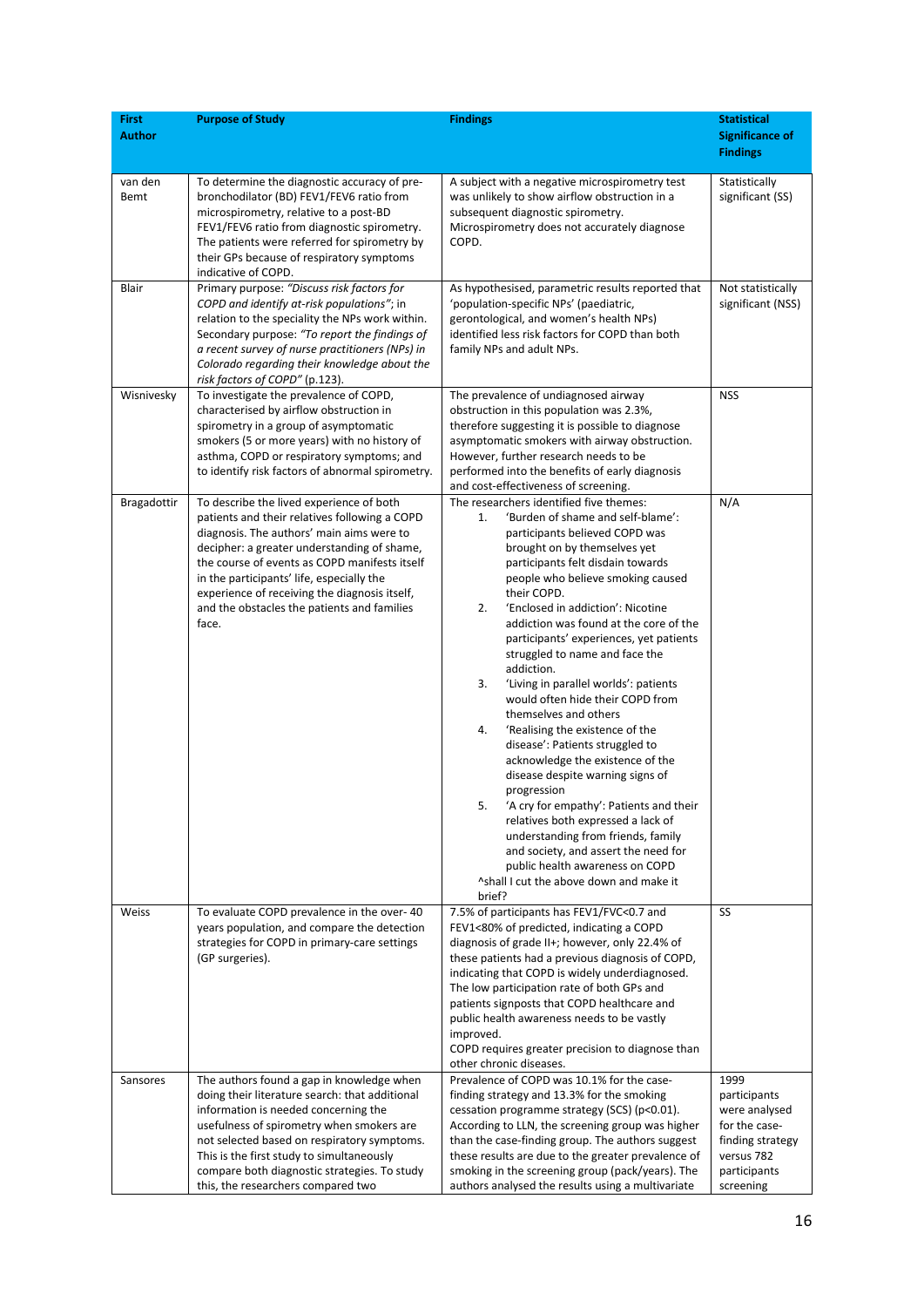|         | populations to determine which technique is<br>more effective at diagnosing COPD early:<br>symptomatic smokers (the presence of<br>respiratory symptoms) undergoing spirometry<br>(case-finding), versus a screening programme<br>during a smoking cessation clinic (spirometry<br>was undergone as part of a medical<br>evaluation).<br>An additional objective was to determine the<br>predictive value of respiratory symptoms to<br>encourage an early diagnosis of COPD. | logistic regression analysis which found that<br>dyspnoea was the only common predictor of<br>COPD in both samples. Risk factors for COPD<br>were: male gender (p<0.001), cough (p=0.01),<br>dyspnoea ( $p<0.001$ ), wheezing ( $p=0.01$ ) and age<br>(being older) (p<0.001). However, age may be<br>due to the natural decline in lung function that is<br>associated with ageing (Quanjer et al. 2012).                                                                                                                                                                                                                                                                                                                                                                          | (2.56:1 ratio). It<br>is difficult to<br>generalise the<br>results when<br>the difference in<br>sample<br>populations is<br>so vast (Elsevier<br>2017). |
|---------|-------------------------------------------------------------------------------------------------------------------------------------------------------------------------------------------------------------------------------------------------------------------------------------------------------------------------------------------------------------------------------------------------------------------------------------------------------------------------------|-------------------------------------------------------------------------------------------------------------------------------------------------------------------------------------------------------------------------------------------------------------------------------------------------------------------------------------------------------------------------------------------------------------------------------------------------------------------------------------------------------------------------------------------------------------------------------------------------------------------------------------------------------------------------------------------------------------------------------------------------------------------------------------|---------------------------------------------------------------------------------------------------------------------------------------------------------|
| Roberts | The purpose of the study was to compare<br>which biases encourage GPs to refer patients<br>for suspected COPD in men, versus women.                                                                                                                                                                                                                                                                                                                                           | Significant statistical differences in the<br>confirmation of 'correct' COPD diagnoses were:<br>men=72% and women=56% (p=0.001).<br>A 'definite COPD' diagnosis was confirmed<br>significantly more frequently in men than women<br>(87.5% and 73.9% respectively, (p=0.021, n=180)).<br>A 'suspected COPD' diagnosis was confirmed<br>more frequently in men also: 60.9% of men and<br>43.2% of women (p=0.004, n=265).<br>Therefore, men were more likely to have COPD<br>suspected by their GP, and a confirmed diagnosis.<br>Women however, were more likely to report<br>allergies (30.4%=women vs 17.0%=men<br>(p=0.099), but not significantly different), but less<br>likely to report breathlessness as their main<br>symptom.                                             | SS                                                                                                                                                      |
| Delgado | To analyse decision-making in primary care for<br>men and women with identical COPD as a<br>function of the gender of the family physician<br>(FP).                                                                                                                                                                                                                                                                                                                           | Smoking was identified as the most prominent<br>risk factor for males, by both female (95.6% vs<br>67.1%) and male FPs (79.8% vs 62.5%). In<br>addition, men were more likely to be suspected<br>of COPD than women, by both the female (84.4%<br>vs 49.9%) and male (78.5% vs 57.8%) FPs. The FPs<br>were more likely to diagnose COPD if the vignette<br>was a man (34.5% higher when the FP was<br>female, 20.7% higher when the FP was male). This<br>supports that women usually receive a delay in<br>COPD diagnosis, and that COPD is regularly<br>underdiagnosed in women. It is therefore<br>confirmed that gender is a variable that<br>influences characteristic for diagnostic behaviour.                                                                               | SS                                                                                                                                                      |
| Kotaki  | To evaluate the effectiveness of a cooperative<br>healthcare model for early detection and<br>diagnosis in COPD. The purpose of this study<br>was to improve the early management of<br>COPD through early detection.                                                                                                                                                                                                                                                         | 30/293 patients were suspected of moderate<br>COPD. Between the suspected COPD and non-<br>suspected COPD groups, there were many<br>differences in symptoms. COPD prevalence was<br>highest in smokers (21%), followed by the ex-<br>smokers (13%), passive smokers (7%) and non-<br>smokers (7%). Of the 6 patients with suspected<br>COPD, only 2 were diagnosed with COPD.<br>The pollution concentrations were higher for<br>Omuta on average compared to Japan in both<br>2012 and 2013. The authors have suggested that<br>therefore their study found a higher prevalence<br>of COPD in one region (Õmuta), in comparison to<br>a NICE study of all Japanese regions (Fukuchi et<br>al. 2004). Those with COPD had lower FVC, %VC,<br>FEV1, FEV1/FVC readings (all p<0.00). | SS                                                                                                                                                      |
| Estes   | To undertake a case-finding program for<br>COPD, in a community clinic that was not<br>screening for COPD.                                                                                                                                                                                                                                                                                                                                                                    | In total, 27/39 patients (69%) had a spirometry<br>reading and COPD Questionnaire outcome that<br>agreed (i.e. both positive or both negative for<br>COPD). Therefore in 12/39 patients (31%) the<br>microspirometry and questionnaire outcomes<br>disagreed. This indicates that microspirometry<br>and the COPD Questionnaire were over<br>estimating the prevalence of COPD, with 10 false<br>positives in comparison to only 2 true positives.<br>10% of the sample had COPD (4/39): All 4<br>patients with COPD had GOLD type II (moderate<br>COPD). 2 patients were 'true positives', 2 patients<br>were 'false negatives'.                                                                                                                                                   | <b>NSS</b>                                                                                                                                              |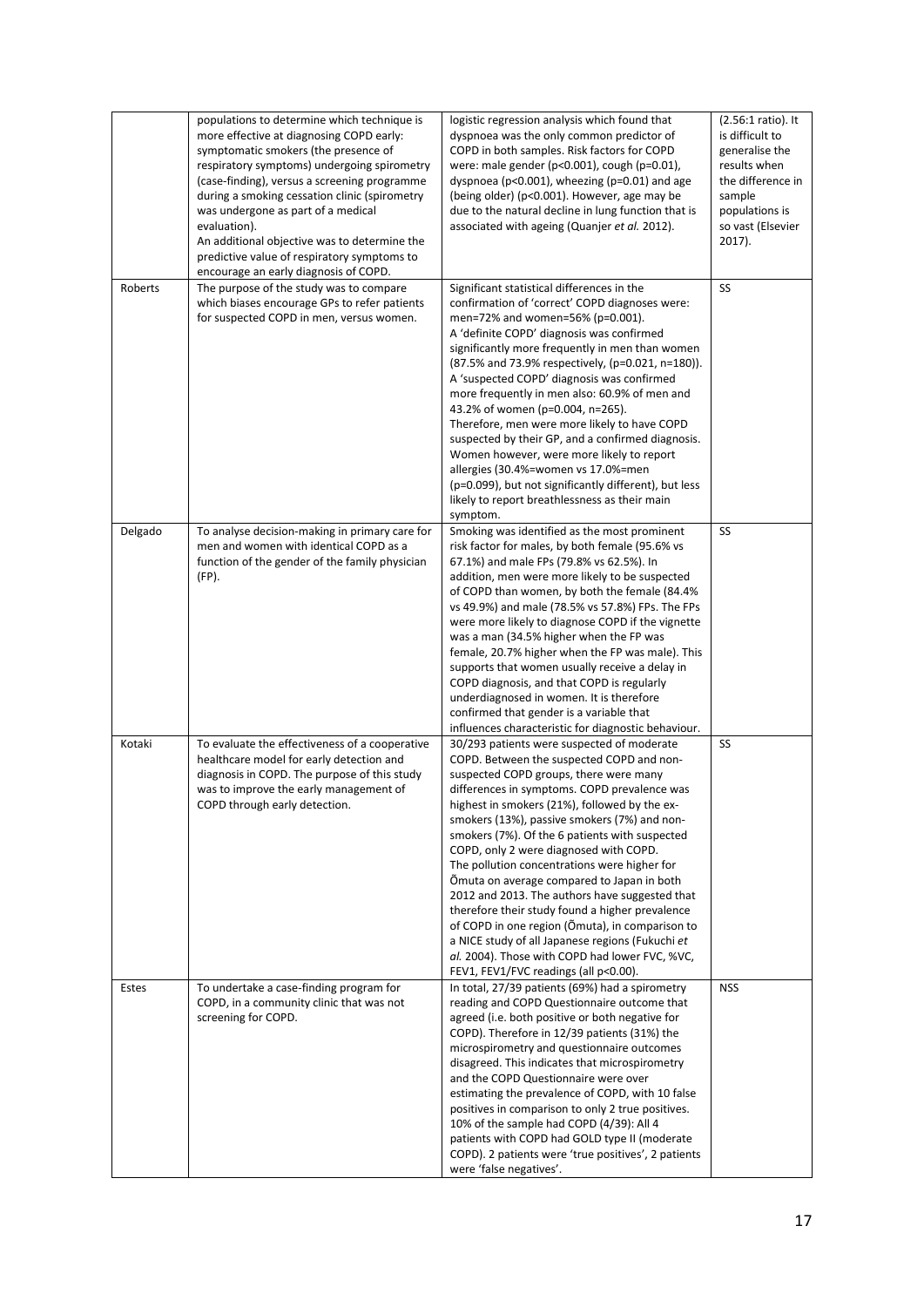## Further Reading and Useful Information

The Global Initiative for Chronic Obstructive Lung Disease (GOLD) (2018). *Global Strategy for the Diagnosis, Management and Prevention of Chronic Obstructive Pulmonary Disease (2018 Report)*. http://goldcopd.org/wp-content/uploads/2017/11/GOLD-2018-v6.0-FINAL-revised-20-Nov\_WMS.pdf (accessed 15 Mar 2018)

The Global Initiative for Chronic Obstructive Lung Disease (GOLD) (2017) *Global Strategy for the Diagnosis, Management and Prevention of Chronic Obstructive Pulmonary Disease.* http://goldcopd.org/gold-2017-global-strategy-diagnosis-management-preventioncopd/ (accessed 4 July 2017)

Sansores RH, Ramírez-Venegas A, Hernández-Zenteno R, Mayar-Maya ME, Pérez-Bautista OG, Velázquez Uncal M (2013) Prevalence and Diagnosis of Chronic Obstructive Pulmonary Disease Among Smokers at Risk. A Comparative Study of Case-Finding vs. Screening Strategies. *Respiratory Medicine* **107**(4): 580-586 doi: 10.1016/j.rmed.2012.12.010

#### References

Aryal S, Diaz-Guzman E, Mannino DM (2014) Influence of Sex on Chronic Obstructive Pulmonary Disease Risk and Treatment Outcomes. *International Journal of Chronic Obstructive Pulmonary Disease* **9**: 1145-1154 doi: 10.2147/copd.s54476

Barthwal M, Singh S (2014) Early Detection of Chronic Obstructive Pulmonary Disease in Asymptomatic Smokers Using Spirometry. *The Journal of the Association of Physicians of India* **62**(3): 238-242.

Baxter N, Holzhauer-Barrie J, McMillan V, Saleem Khan M, Skipper E, Roberts CM (2016) *National COPD Audit Programme: COPD in England – Finding the Measure of Success National Chronic Obstructive Pulmonary Disease (COPD) Audit Programme: Primary care*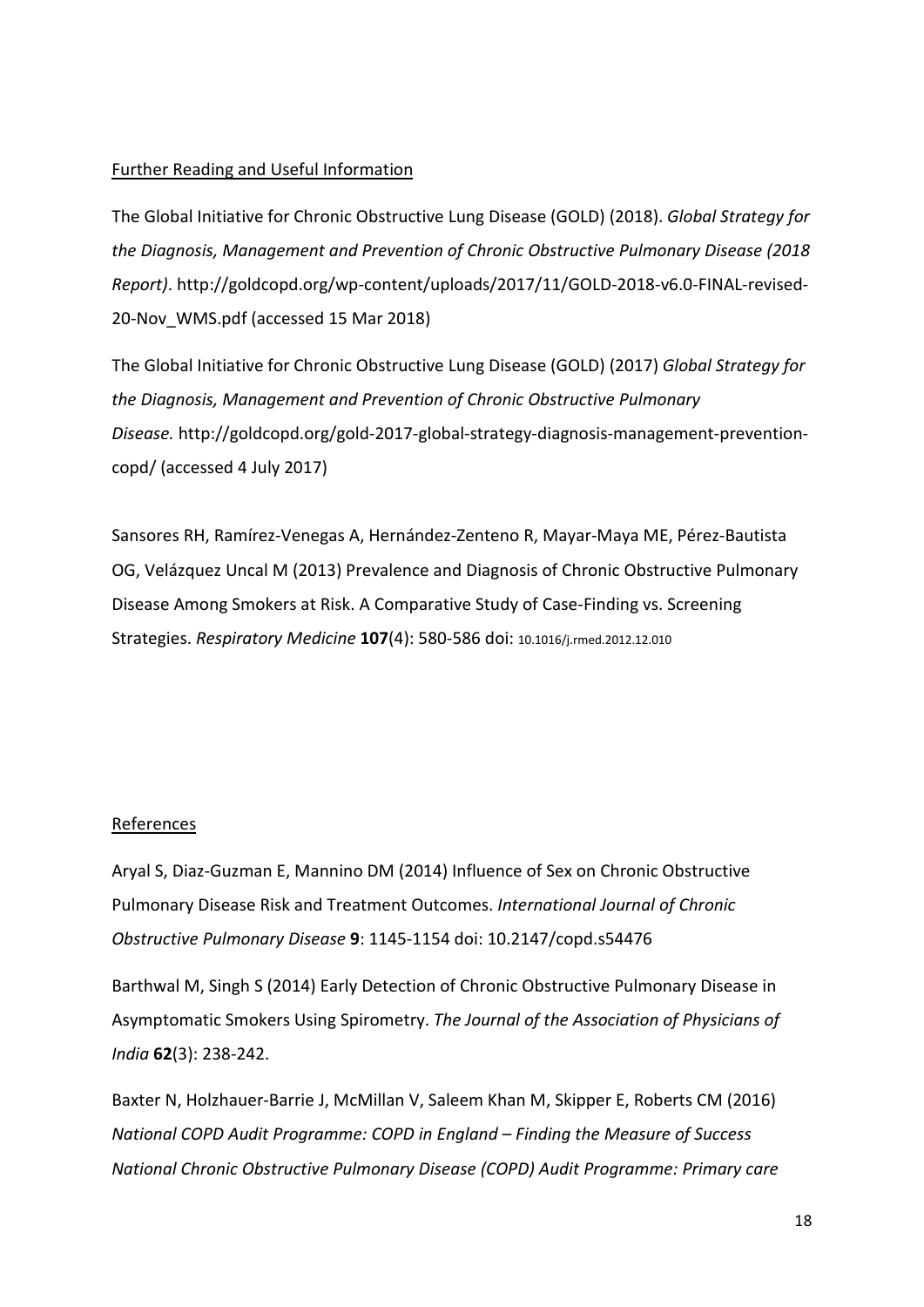*report for England 2014–15*. https://www.rcplondon.ac.uk/projects/outputs/primary-carecopd-england-finding-measure-success (accessed 23 September 2017)

Blair KA, Evelo AJ (2013) Risk factors for COPD: What do NPs Know?. *Journal of the American Association of Nurse Practitioners* **26**(3): 123-130 doi: 10.1002/2327-6924.12032

Bragadottir GH, Halldorsdottir BS, Ingadottir TS, Jonsdottir H (2017) Patients and Families Realising their Future with Chronic Obstructive Pulmonary Disease - A Qualitative Study. *Journal of Clinical Nursing* **27**(1-2): 57-64 doi: 10.1111/jocn

British Lung Foundation (2017) *The Battle for Breath - The Economic Burden of Lung Disease*. https://www.blf.org.uk/what-we-do/our-research/economic-burden (accessed 27 September 2017)

Buist AS, Vollmer WM, Sullivan SD, Weiss KB, Lee TA, Menezes AM, Crapo RO, Jensen RL, Burney PG (2005) The Burden of Obstructive Lung Disease Initiative (BOLD): Rationale and Design. *COPD: Journal of Chronic Obstructive Pulmonary Disease* **2**(2): 277-283 doi: 10.1081/copd-200057610

Caldwell K, Henshaw L, Taylor G (2011). Developing a Framework for Critiquing Health Research: An Early Evaluation*. Nurse Education Today* **31**(8): 1-7 doi: 10.1016/j.nedt.2010.11.025

Celli BR, Decramer M, Wedzicha JA, Wilson KC, Agustí A, Criner GJ, MacNee W, Make BJ, Rennard SI, Stockley RA, Vogelmeier C, Anzueto A, Au DH, Barnes PJ, Burgel PR, Calverley PM, Casanova C, Clini EM, Cooper CB, Coxson HO, Dusser DJ, Fabbri LM, Fahy B, Ferguson GT, Fisher A, Fletcher MJ, Hayot M, Hurst JR, Jones PW, Mahler DA, Maltais F, Mannino DM, Martinez FJ, Miravitlles M, Meek PM, Papi A, Rabe KF, Roche N, Sciurba FC, Sethi S, Siafakas N, Sin DD, Soriano JB, Stoller JK, Tashkin DP, Troosters T, Verleden GM, Verschakelen J, Vestbo J, Walsh JW, Washko GR, Wise RA, Wouters EF, ZuWallack RL, ATS/ERS Task Force for COPD Research (2015) An Official American Thoracic Society/European Respiratory Society Statement: Research Questions in COPD. *European Respiratory Journal* **45**(4): 879-905 doi: 10.1183/09031936.00009015

Centers for Disease Control and Prevention (2011) *Public Health Strategic Framework for COPD Prevention.* https://www.cdc.gov/copd/pdfs/framework\_for\_copd\_prevention.pdf (accessed 27 September 2017)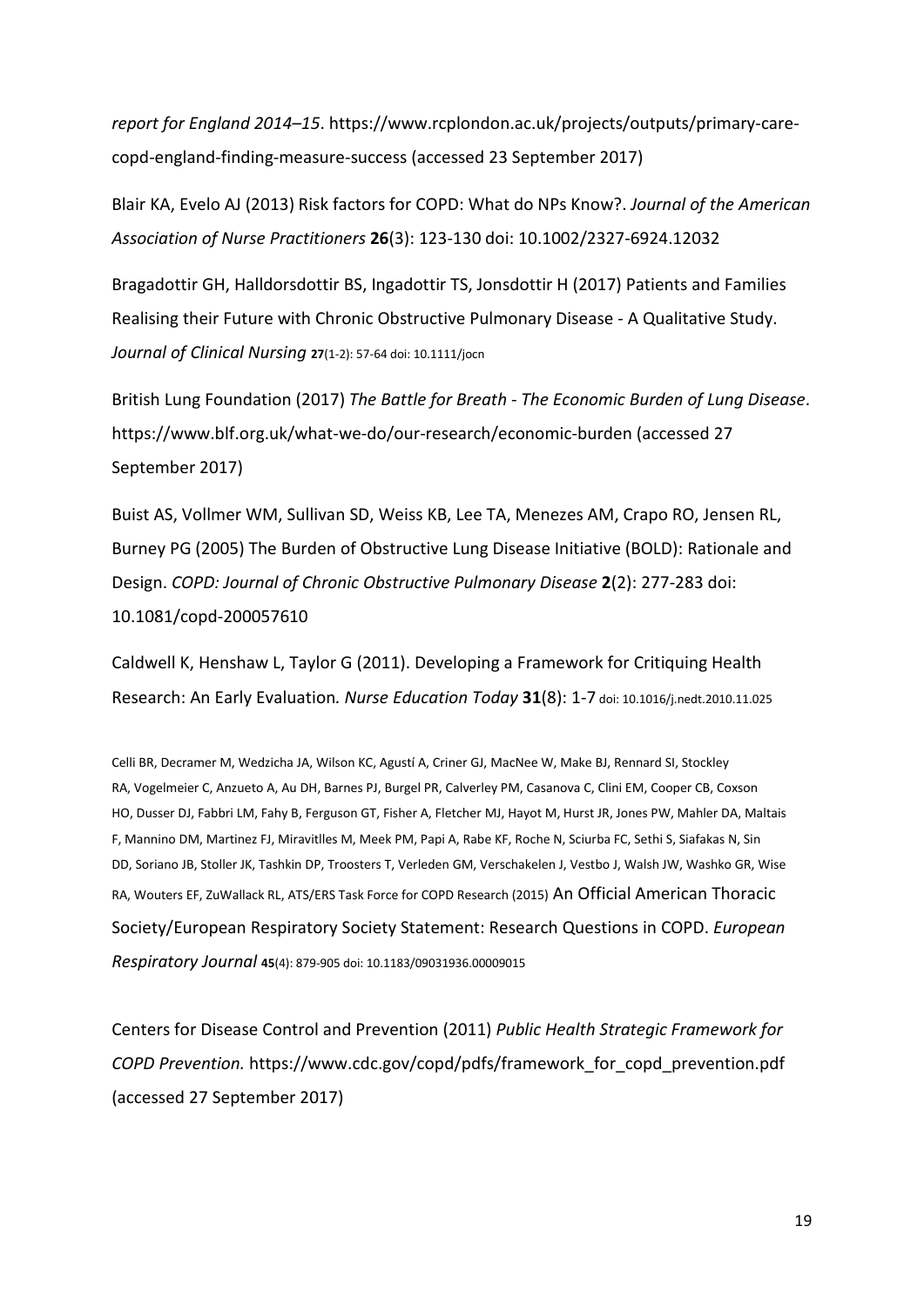Csikesz NG, Gartman EJ (2014) New Developments in the Assessment of COPD: Early Diagnosis is Key. *International Journal of Chronic Obstructive Pulmonary Disease* 9: 277-286 doi: 10.2147/COPD.S46198

Delgado A, Saletti-Cuesta L, López-Fernández L, Gil-Garrido N, Luna del Castillo J (2016) Gender Inequalities in COPD Decision-Making in Primary Care. *Respiratory Medicine* 114: 91- 96 doi: 10.1016/j.rmed.2016.03.017

Department of Health (2010) *Consultation on a Strategy for Services for Chronic Obstructive Pulmonary Disease (COPD) in England*.

https://www.gov.uk/government/uploads/system/uploads/attachment\_data/file/213840/d h\_113279.pdf (accessed 3 July 2017)

Department of Health (2015) *2010 to 2015 Government Policy: Long Term Health Conditions*. https://www.gov.uk/government/publications/2010-to-2015-governmentpolicy-long-term-health-conditions/2010-to-2015-government-policy-long-term-healthconditions (accessed 4 July 2017)

Dirven JA, Tange HJ, Muris JW, van Haaren KM, Vink G, van Schayck OC (2013) Early Detection of COPD in General Practice: Implementation, Workload and Socioeconomic Status. A Mixed Methods Observational Study. *Primary Care Respiratory Journal* **22**(3): 338- 343 doi: 10.4104/pcrj.2013.00071

Elsevier (2017) *Respiratory Medicine*. http://www.resmedjournal.com/content/aims (accessed 4 September 2017)

Estes TS, Short N, Bowser D, Boyle A (2014) An Evidence-Based Quality Improvement Perspective for a Chronic Obstructive Pulmonary Disease Case-Finding Program. *Chronic Respiratory Disease* **11**(3): 131-138 doi: 10.1177/1479972314538979

Forey B, Hamling J, Thornton A, Hamling J, Lee P (2011) *International Smoking Statistics Web Edition: A Collection of Worldwide Historical Data*. 2nd edn. http://www.pnlee.co.uk/Downloads/ISS/ISS-Spain\_111007.pdf (accessed 18 September 2017)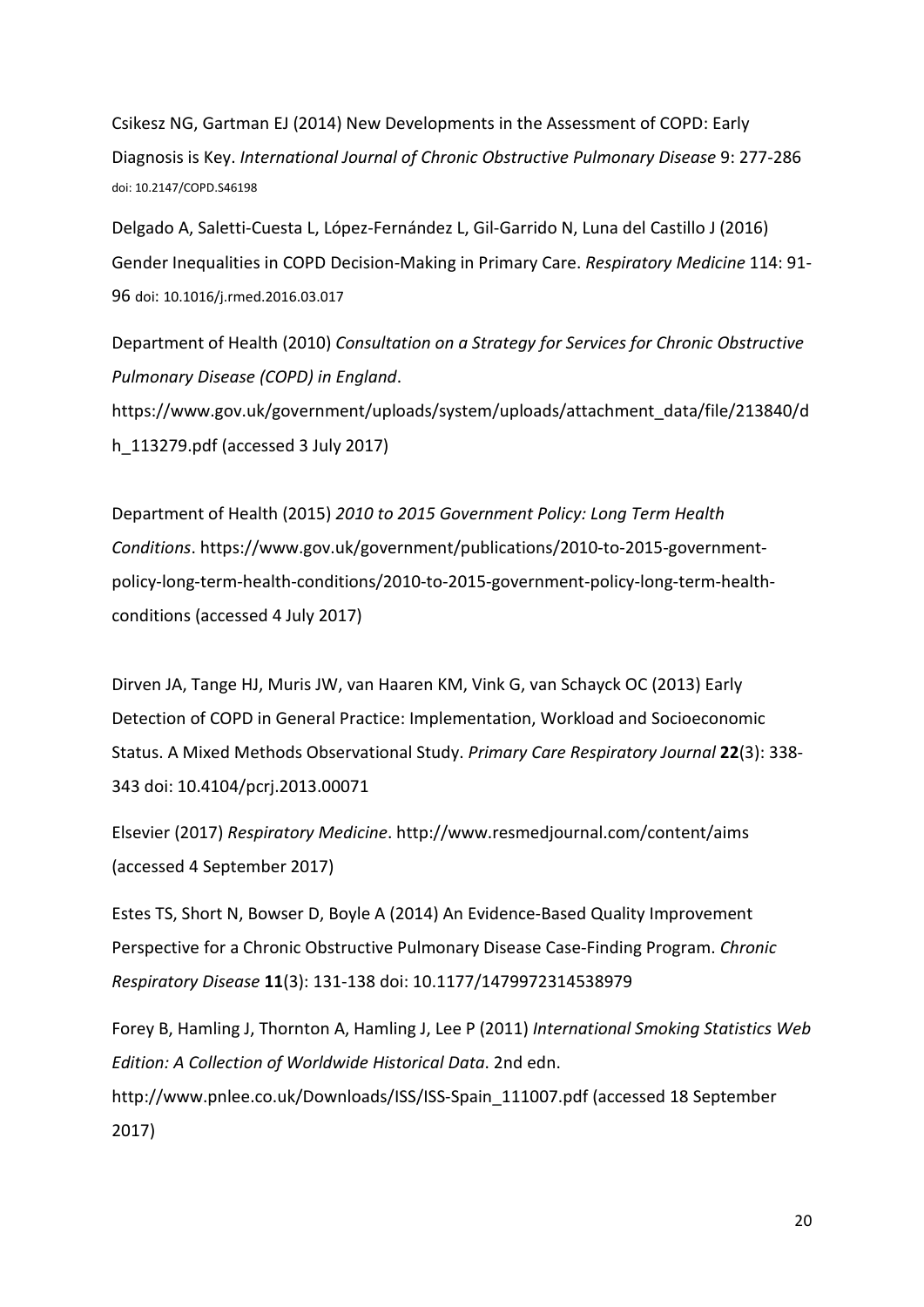Frith P, Crockett A, Beilby J, Marshall D, Attewell R, Ratnanesan A, Gavagna G (2011) Simplified COPD Screening: Validation of the PiKo-6® in Primary Care. Primary Care *Respiratory Journal* **20**(2): 190-198 doi: 10.4104/pcrj.2011.00040

Gaduzo S, Gruffydd-Jones K, Haughney J, Loveridge C, Jones R, Pinnock H (2015) *Diagnosis and Management of COPD in Primary Care: A Guide for Those Working in Primary Care*. 6th edn. https://pcrs-uk.org/sites/pcrs-uk.org/files/COPDQuickGuide2015Final\_0.pdf (accessed 25 September 2017)

Garvey C (2016) Early Screening for COPD Better Recognition Should Reduce Morbidity and Mortality. http://respiratory-care-sleep-medicine.advanceweb.com/Columns/Signs-and-Symptoms/Early-Screening-for-COPD.aspx (accessed 9 September 2017)

The Global Initiative for Chronic Obstructive Lung Disease (GOLD) (2018). *Global Strategy for the Diagnosis, Management and Prevention of Chronic Obstructive Pulmonary Disease (2018 Report)*. http://goldcopd.org/wp-content/uploads/2017/11/GOLD-2018-v6.0-FINAL-revised-20-Nov\_WMS.pdf (accessed 15 Mar 2018)

The Global Initiative for Chronic Obstructive Lung Disease (GOLD) (2017) *Global Strategy for the Diagnosis, Management and Prevention of Chronic Obstructive Pulmonary Disease.* http://goldcopd.org/gold-2017-global-strategy-diagnosis-management-preventioncopd/ (accessed 4 July 2017)

Haroon S, Jordan R, Fitzmaurice D, Adab P (2015) Case Finding for COPD in Primary Care: A Qualitative Study of the Views of Health Professionals. *International Journal of Chronic Obstructive Pulmonary Disease* **10**(1): 1711-1718 doi: 10.2147/copd.s84247

Health and Safety Executive (2016). *Chronic Obstructive Pulmonary Disease (COPD)*. http://www.hse.gov.uk/statistics/causdis/copd/ (accessed 3 July 2017)

Jenkins CR, Chapman KR, Donohue JF, Roche N, Tsiligianni I, Han MK (2017) Improving the Management of COPD in Women. *Chest* **151**(3): 686-696 doi: 10.1016/j.chest.2016.10.031 Jones RCM, Price D, Ryan D, Sims EJ, von Ziegenweidt J, Mascarenhas L, Burden A, Halpin DMG, Winter R, Hill S, Kearney M, Holton K, Moger A, Freeman D, Chisholm A, Bateman ED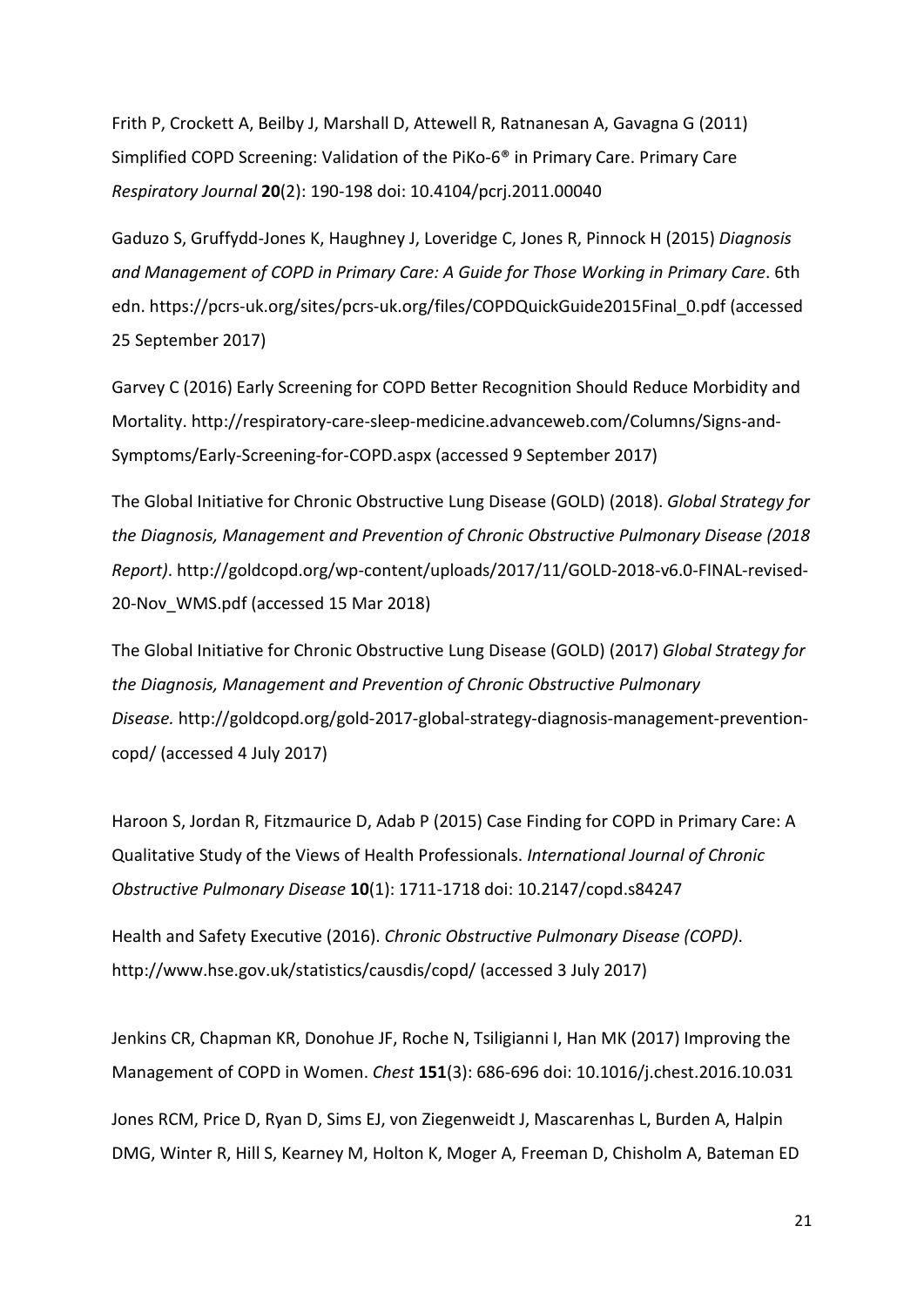(2014) Opportunities to Diagnose Chronic Obstructive Pulmonary Disease in Routine Care in the UK: A Retrospective Study of a Clinical Cohort. *The Lancet Respiratory Medicine* **2**(4): 267–276 doi: 10.1016/S2213-2600(14)70008-6

Kathirvel Senthilnathan N, Mohanasundaram T, Muthumani L, Mahalakshmi M (2016) Early Detection of COPD in Asymptomatic Smokers Using Spirometry. *Journal of Evolution of Medical and Dental Sciences* **5**(37): 2178-2182 doi: 10.14260/jemds/2016/508

Koblizek V, Novotna B, Zbozinkova Z, Hejduk K (2016) Diagnosing COPD: Diagnosing COPD: Advances in Training and Practice – A Systematic Review. *Advances in Medical Education and Practice* **7**: 219-231 doi: 10.2147/amep.s76976

Kotaki K, Ikeda H, Fukuda T, Yuki F, Hasuo K, Kawano Y, Kawasaki M (2017) Effectiveness of Diagnostic Screening Tests in Mass Screening for COPD Using a Cooperative Regional System in a Region with Heavy Air Pollution: A Cross-Sectional Study. *BMJ Open* **7**(1): 1-8 doi: 10.1136/bmjopen-2016-012923

Larsson KÅ, Janson C, Ställberg B, Lisspers K, Olsson P, Kostikas K, Uhde M, Jorgensen L, Sobocki P, Johansson G (2016) Extent and Impact of Late vs Early Stage COPD Diagnosis in the Swedish ARCTIC Study. *European Respiratory Journal* **48**(60) PAGE? **DOI:** 10.1183/13993003.congress-2016.PA3933

Levy ML, Jeune IL, Woodhead MA, Macfarlane JT, Lim WS, British Thoracic Society Community Acquired Pneumonia in Adults Guideline Group (2010) Primary Care Summary of the British Thoracic Society Guidelines for the Management of Community Acquired Pneumonia in Adults: 2009 Update. *Primary Care Respiratory Journal* **19**(1): 21-27 doi: 10.4104/pcrj.2010.00014

Levy ML, Fletcher M, Price DB, Hausen T, Halbert RJ, Yawn BP (2006) International Primary Care Respiratory Group (IPCRG) Guidelines: Diagnosis of Respiratory Diseases in Primary Care. *Primary Care Respiratory Journal* **15**(1): 20-34 doi: 10.1016/j.pcrj.2005.10.004

López Varela MV, Montes de Oca M, Rey A, Casas A, Stirbulov R, Di Boscio V, PUMA Team (2016) Development of a Simple Screening Tool for Opportunistic COPD Case Finding in Primary Care in Latin America: The PUMA study. *Respirology* **21**(7): 1227-1234 doi: 10.1111/resp.12834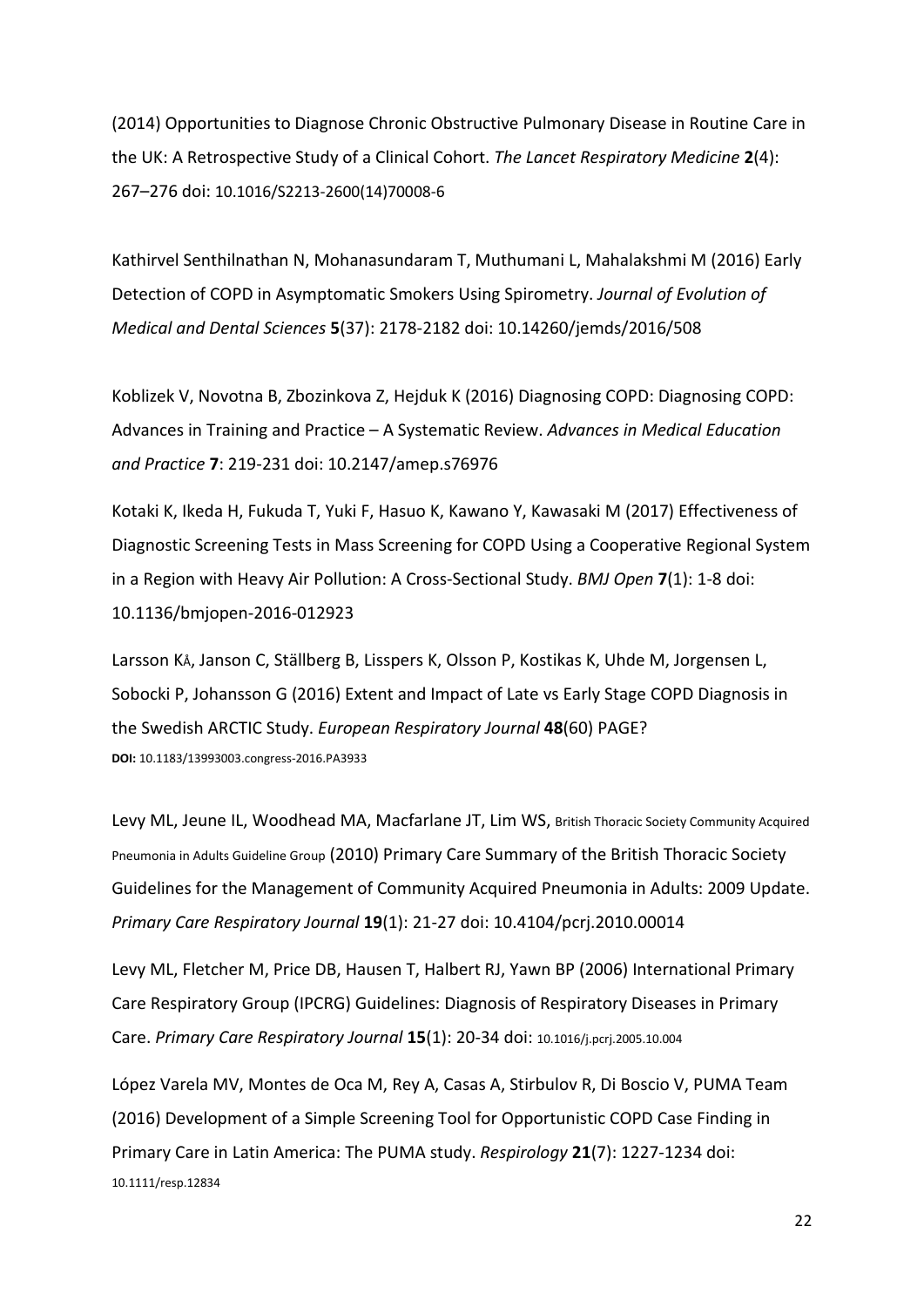MacInnes J (2009) Mixed Methods Studies: A Guide to Critical Appraisal. British Journal of Cardiac Nursing **4**(12): 588-591 doi: 10.12968/bjca.2009.4.12.45684

Malmusi D, Vives A, Benach J, Borrell C (2014) Gender Inequalities in Health: Exploring the Contribution of Living Conditions in the Intersection of Social Class. *Global Health Action* **7**(1): 1-9 doi: 10.3402/gha.v7.23189

Menezes AMB, Perez-Padilla R, Jardim JRB, Muiño A, Lopez MV, Valdivia G, de Oca MM, Talamo C, Hallal PC, Victora CG, PLATINO Team (2005) Chronic Obstructive Pulmonary Disease in Five Latin American Cities (The PLATINO Study): A Prevalence Study. *Lancet* **26**(366): 1875-1881 doi: 10.1016/s0140-6736(05)67632-5

Miller MR, Hankinson J, Brusasco V, Burgos F, Casaburi R, Coates A, Crapo R, Enright P, van der Grinten CP, Gustafsson P, Jensen R, Johnson DC, MacIntyre N, McKay R, Navajas D, Pedersen OF, Pellegrino R, Viegi G, Wanger J (2005) Standardisation of Spirometry. *European Respiratory Journal* **26**(2): 319-338 doi: 10.1183/09031936.05.00034805

Modica M, Ferratini M, Spezzaferri R, De Maria R, Previtali E, Castiglioni P (2014) Gender Differences in Illness Behavior After Cardiac Surgery. *Journal of Cardiopulmonary Rehabilitation and Prevention* **34**(2): 123-129 doi: 10.1097/HCR.0000000000000043

The National Institute for Health and Care Excellence (NICE) (2017) *What We Do*. https://www.nice.org.uk/about/what-we-do (accessed 27 September 2017)

The National Institute for Health and Care Excellence (NICE) (2016) *Chronic Obstructive Pulmonary Disease in Adults.* 2nd edn.

https://www.nice.org.uk/guidance/qs10/resources/chronic-obstructive-pulmonary-diseasein-adults-pdf-2098478592709 (accessed 4 July 2017)

The National Institute for Health and Clinical Excellence Centre for Public Health Excellence (NICE) (2011) *Review of Public Health Guidance (PH10) – Smoking Cessation Services in Primary care, Pharmacies, Local Authorities and Workplaces, Particularly for Manual Working Groups, Pregnant Women and Hard to Reach Communities*. 2nd edn. https://www.nice.org.uk/guidance/ph10/documents/smoking-cessation-services-inprimary-care-pharmacies-local-authorities-and-workplaces-particularly-for-manual-working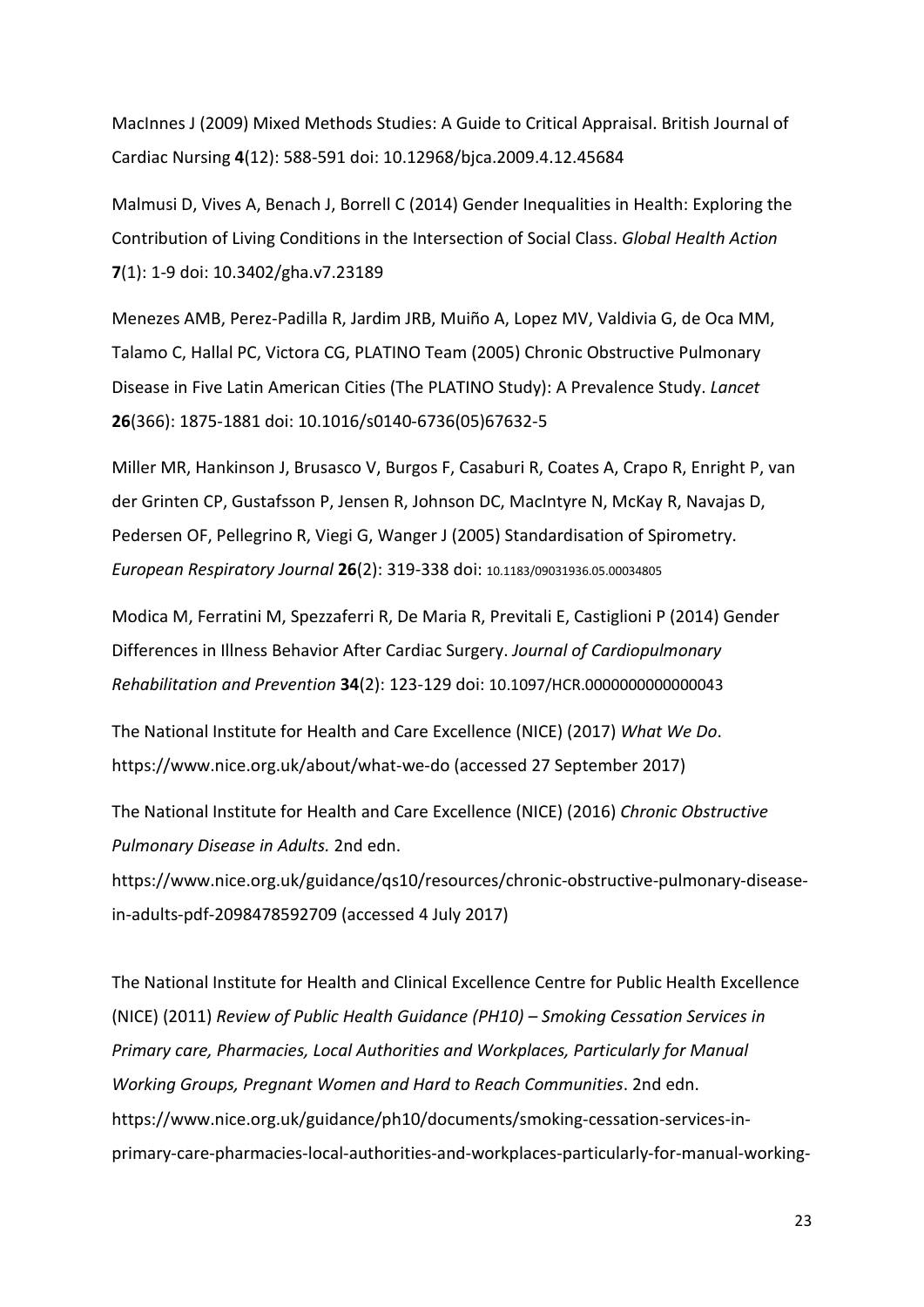groups-pregnant-women-and-hard-to-reach-communities-review-proposal-consultation2 (accessed 26 September 2017)

Nelson SB, LaVange LM, Nie Y, Walsh JW, Enright PL, Martinez FJ, Mannino DM, Thomashow BM (2012) Questionnaires and Pocket Spirometers Provide an Alternative Approach for COPD Screening in the General Population. *Chest* **142**(2): 358-366 doi: 10.1378/chest.11-1474

Nursing and Midwifery Council (NMC) (2015) *The Code: Professional Standards of Practice and Behaviour for Nurses and Midwives*. Nursing and Midwifery Council, London

Polit D, Beck C (2017) Nursing Research: Generating and Assessing Evidence for Nursing Practice. 10th edn. Wolters Kluwer, Philadelphia

Quanjer PH, Hall GL, Stanojevic S, Cole TJ, Stocks J, Global Lungs Initiative (2012) Age- and Height-Based Prediction Bias in Spirometry Reference Equations. *The European Respiratory Journal* **40**(1): 190-197 doi: 10.1183/09031936.00161011

Roberts NJ, Patel IS, Partridge MR (2016) The Diagnosis of COPD in Primary Care; Gender Differences and the Role of Spirometry. *Respiratory Medicine* **111**: 60-63 doi: 10.1016/j.rmed.2015.12.008

Rogers E (2003). *Diffusion of Innovations*. 5th edn. Free Press, New York

Sansores RH, Ramírez-Venegas A, Hernández-Zenteno R, Mayar-Maya ME, Pérez-Bautista OG, Velázquez Uncal M (2013) Prevalence and Diagnosis of Chronic Obstructive Pulmonary Disease Among Smokers at Risk. A Comparative Study of Case-Finding vs. Screening Strategies. *Respiratory Medicine* **107**(4): 580-586 doi: 10.1016/j.rmed.2012.12.010

Schirnhofer L, Lamprecht B, Vollmer WM, Allison MJ, Studnicka M, Jensen RL, Buist AS (2007) COPD Prevalence in Salzburg, Austria: Results from the Burden of Obstructive Lung Disease (BOLD) Study. *CHEST* **131**(1): 29-36 doi: 10.1378/chest.06-0365

Sichletidis L, Spyratos D, Papaioannou M, Chloros D, Tsiotsios A, Tsagaraki V, Haidich AB (2011) A Combination of the IPAG Questionnaire and PiKo-6® Flow Meter is a Valuable Screening Tool for COPD in the Primary Care Setting. *Primary Care Respiratory Journal* **20**(2): 184-189 doi: 10.4104/pcrj.2011.00038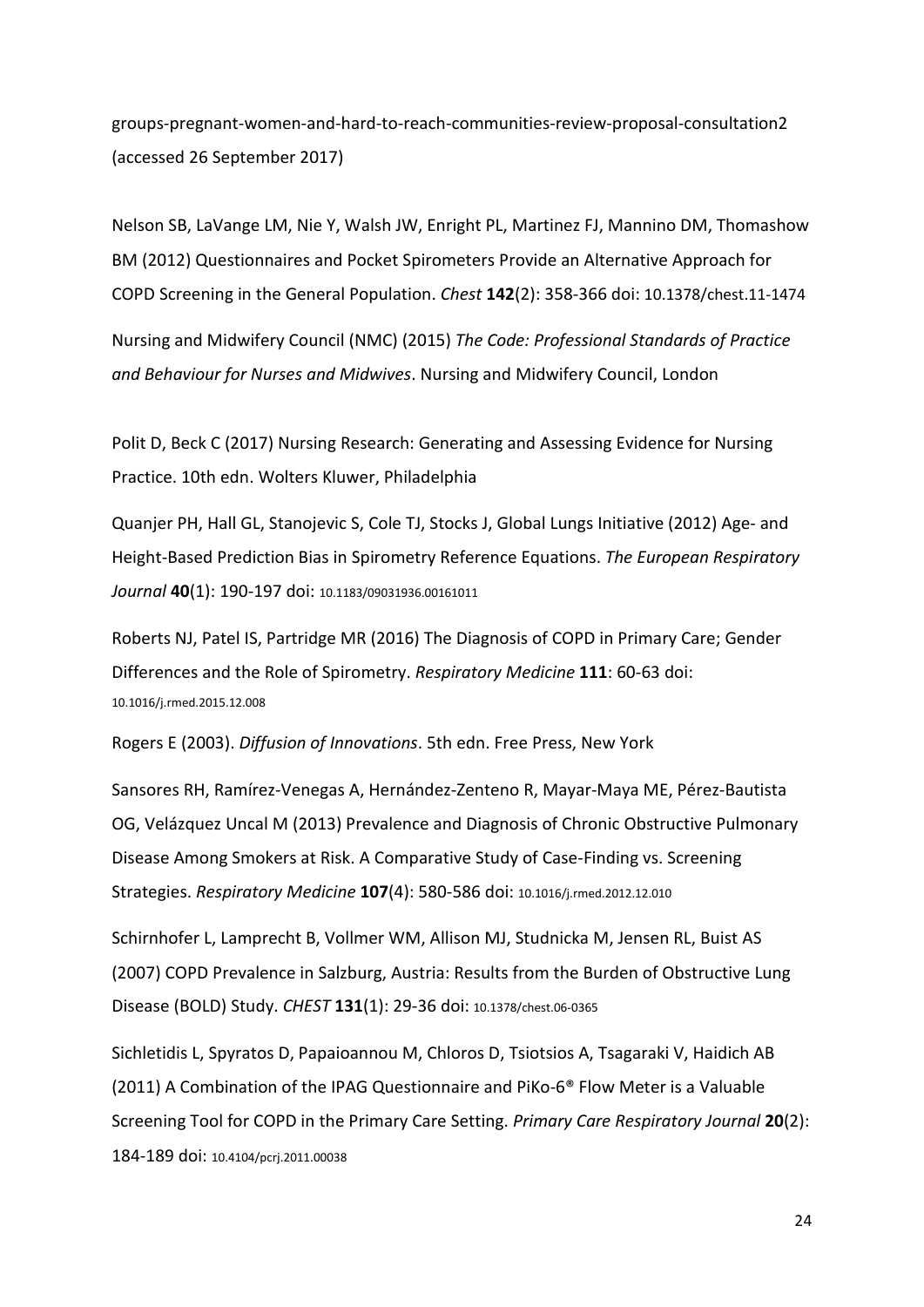Smith J, Noble H (2015) Reviewing the Literature: Table 1. *Evidence-Based Nursing*. **19**(1): 2- 3 doi: 10.1136/eb-2015-102252

Spyratos D, Chloros D, Sichletidis L (2012) Diagnosis of Chronic Obstructive Pulmonary Disease in the Primary Care Setting. *Hippokratia* **16**(1): 17-22

Thorn J, Tilling B, Lisspers K, Jörgensen L, Stenling A, Stratelis G (2012) Improved Prediction of COPD in At-Risk Patients Using Lung Function Pre-Screening in Primary Care: A Real-Life Study and Cost-Effectiveness Analysis. *Primary Care Respiratory Journal* **21**(2): 159–166 doi: 10.4104/pcrj.2011.00104

UK National Screening Committee (UK NSC) (2013) *Screening for Chronic Obstructive Pulmonary Disease (COPD)*.

https://legacyscreening.phe.org.uk/policydb\_download.php?doc=352 (accessed 25 September 2017)

van den Bemt L, Wouters BC, Grootens J, Denis J, Poels PJ, Schermer TR (2014) Diagnostic Accuracy of Pre-bronchodilator FEV1/FEV6 from Microspirometry to Detect Airflow Obstruction in Primary Care: A Randomised Cross-Sectional Study. *npj Primary Care Respiratory Medicine* **24**(1): 1-6 doi: 10.1038/npjpcrm.2014.33

van der Molen T, van Boven JFM, Maguire T, Goyal P, Altman P (2017) Optimizing Identification and Management of COPD Patients - Reviewing the Role of the Community Pharmacist. *British Journal of Clinical Pharmacology* **83**(1): 192-201 doi: 10.1111/bcp.13087

Weiss G, Steinacher I, Lamprecht B, Schirnhofer L, Kaiser B, Sönnichsen A, Studnicka M (2014) Detection of Chronic Obstructive Pulmonary Disease in Primary Care in Salzburg, Austria: Findings from the Real World. *Respiration* **87**(2): 136-143 doi: 10.11.59/000354796

Wisnivesky J, Skloot G, Rundle A, Revenson TA, Neugut A (2014) Spirometry Screening for Airway Obstruction in Asymptomatic Smokers. *Australian Family Physician* **43**(7): 463-467